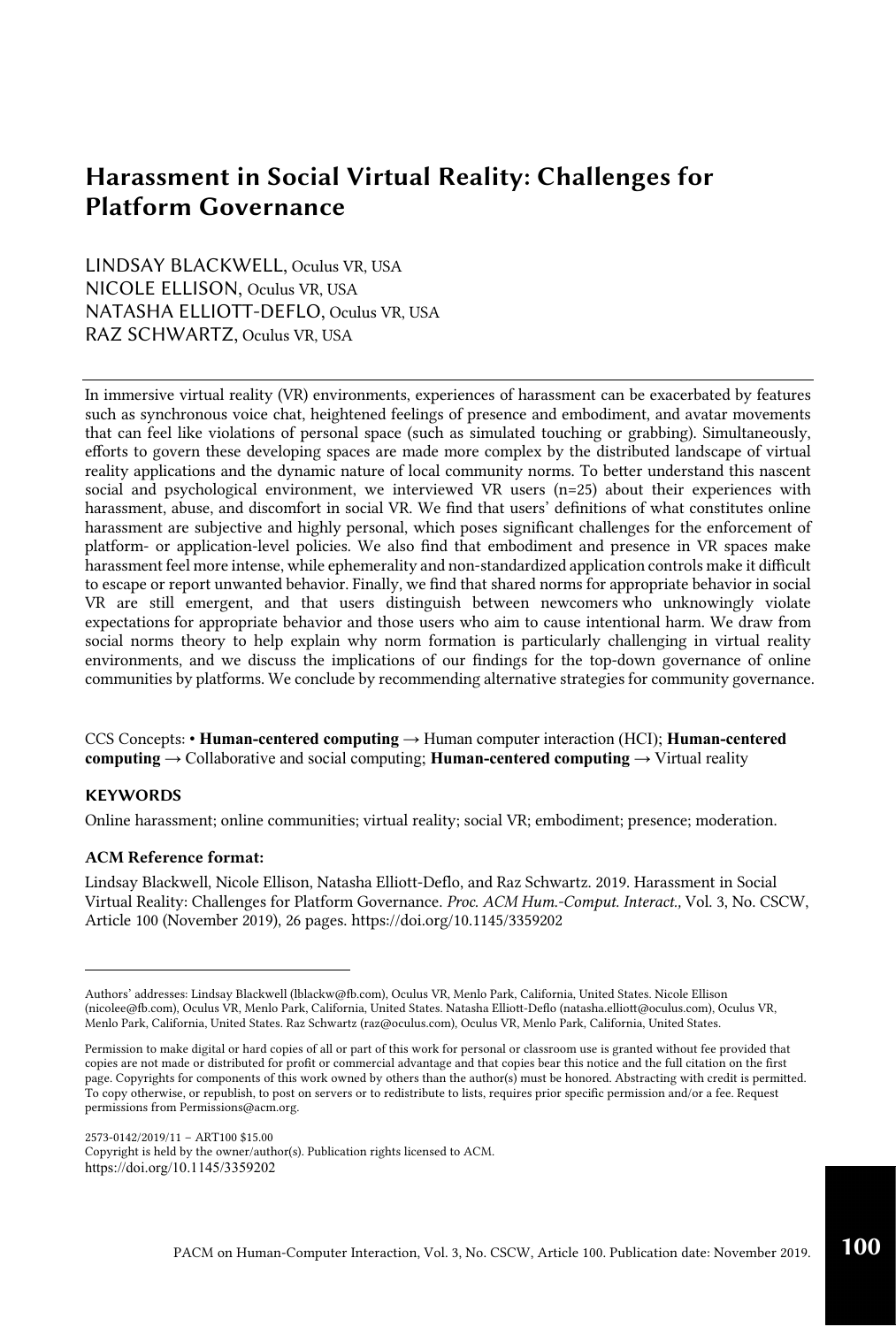### 1 INTRODUCTION

Harassment and other forms of abuse are a persistent problem in online spaces where social interactions occur. People who experience online harassment frequently report disruptions to their offline lives [6], including emotional and physical distress, changes to their future technology use, and increased safety and privacy concerns [20]. Online harassment often requires physical and emotional labor from targets, who must spend time documenting and reporting abuse in order for platforms to intervene. Although recent online harassment research remains focused on social media sites (e.g., [5,6,13,20,57,58]), early evidence suggests that abusive behaviors are occurring in similar ways in virtual reality environments [40,41,50], where experiences of harassment can be exacerbated by heightened feelings of presence and embodiment [52,55] and the real-time nature of virtual reality environments. Because the specific affordances of virtual reality environments can facilitate abuse in novel and unexpected ways, we hope that contributing a better understanding of the harassment experiences and support needs of social VR users can help technologists, researchers, and policy-writers develop regulation strategies for abuse behavior that anticipate—rather than react to—emergent technologies.

In this paper, we explore users' harassment experiences in social virtual reality applications, including the affordances which differentiate VR abuse from that sustained on social media sites, with a focus on better understanding the nuances of community governance in a nascent and transient context where concrete expectations for appropriate behavior have yet to emerge. We consider the following research questions:

RQ1: What are users' experiences of harassment in social virtual reality, and how do they compare to experiences of harassment on social media sites?

RQ2: What specific affordances of virtual reality environments exacerbate or mitigate harassment experiences?

RQ3: What are users' expectations for appropriate behavior in social virtual reality environments, and how are these expectations established and enforced?

After conducting semi-structured interviews with 25 users of social VR applications, we find that users' definitions of what constitutes online harassment are subjective and highly personal, making it difficult to govern social spaces at the platform- or application-level. Participants' specific experiences of harassment in social VR largely fell into three categories: *verbal harassment,* such as personal insults or hateful slurs; *physical harassment,* such as simulated touching or grabbing; and *environmental harassment,* such as displaying graphic content on a shared screen. Because VR offers few but salient identity cues, we find that the identity signals that are available—e.g., dialect or gender as evidenced by voice via the audio channel—make some people more likely to experience harassment than others. We also find that the embodiment and presence afforded by VR can make harassment feel more intense; however, a few participants felt that embodiment and presence could reduce the incidence of harassment experiences by increasing empathy for other users, a finding supported by other empirical work [2]. We find that harassment experiences are further complicated by the ephemeral nature of virtual spaces and the lack of standardized controls acrossindependent applications, which make it difficult for users to report or even escape unwanted behavior.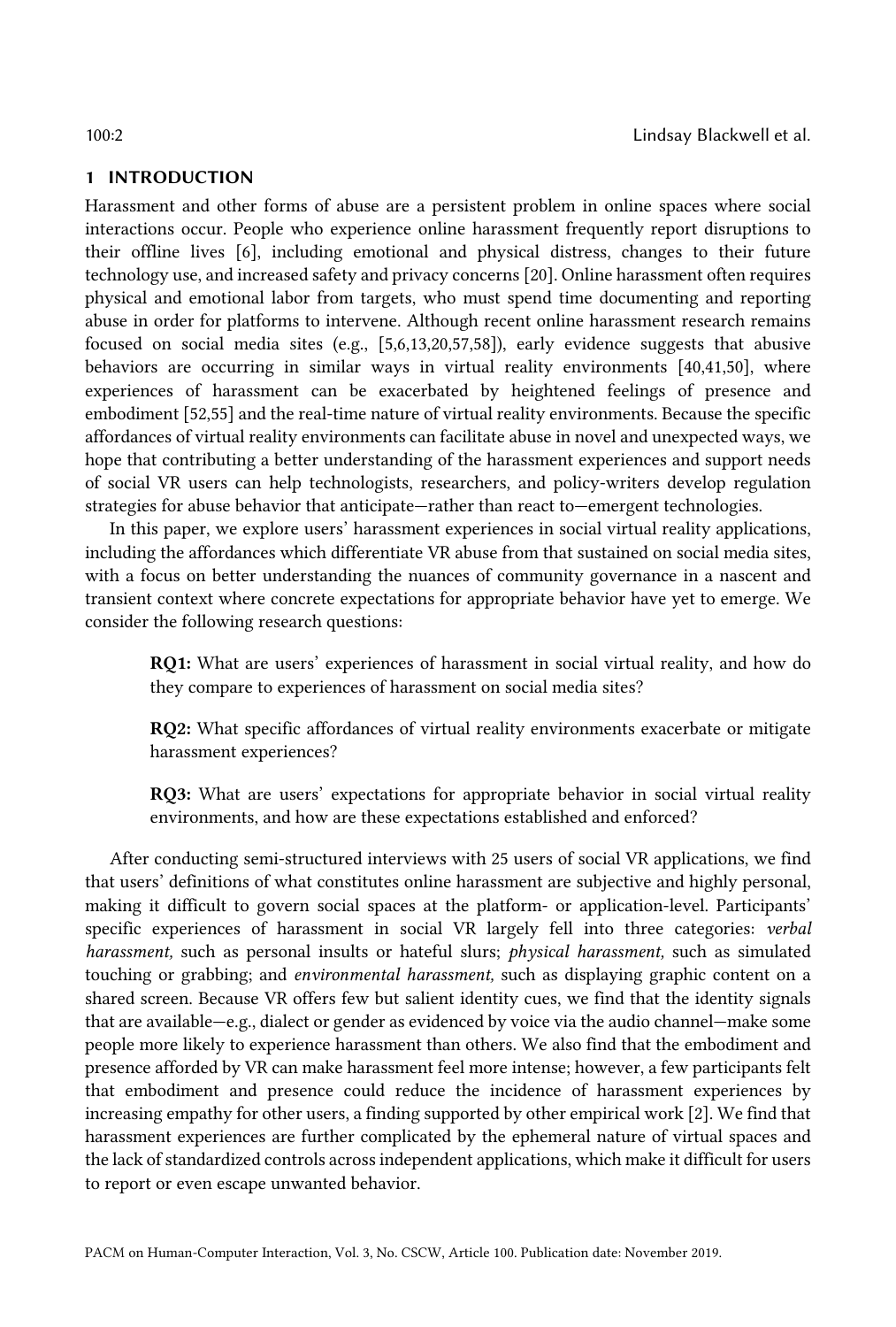Finally, we find that shared norms for appropriate behavior in social VR are still emergent, with experiences varying significantly between social VR applications, due in part to the novelty of the technology and high barriers to entry, but also because of the distributed nature of available applications and the transience of virtual social spaces. Because expectations for appropriateness are still unclear, we find that both moderators and ordinary users are reluctant to assume malintent on the part of individual violators, and that people distinguish between newcomers who unknowingly violate rules and those users who aim to cause intentional harm. We conclude by reflecting on the specific implications of our work for creating and governing pro-social spaces, focused on three major themes: facilitating the development of consistent pro-social norms; scaffolding community-led governance; and adopting an empathetic model of responsive regulation, all in the service of facilitating bottom-up—rather than top-down—behavioral enforcement.

### 2 LITERATURE REVIEW

Online harassment refers to a broad spectrum of abusive behaviors enabled by technology platforms and used to target a specific user or users, including but not limited to name calling and insults (sometimes called *flaming*); the release of personally identifiable information, such as a home address or phone number (*doxing*); or the use of another person's name or likeness without their consent [20]. Research into the prevalence of harassing behaviors on social media sites such as Facebook and Twitter has found that 66% of adult internet users in the United States have seen someone be harassed online, with 41% of all users having personally experienced some form of online harassment [20].

### 2.1 Harassment in virtual reality

Scholarship exploring early virtual spaces found that even in cue-sparse environments such as MUDs, in which users navigate space and interact with other users exclusively through text commands, female-appearing characters were "often besieged with attention," experiencing unwanted sexual advances from men who used visible lists of currently-active users to identify and approach users with female-sounding character names[10]. In 2016—more than 20 years after the publication of Bruckman's [10] early exploration of text-based MUDs—a woman named Jordan Belamire blogged about her first experience in virtual reality, using a friend's HTC Vive to play a game called QuiVr [4]. In the post—subsequently covered by several major news outlets (e.g., [61])—Belamire detailed how, minutes into her first multiplayer game, a stranger approached and virtually rubbed her chest and groin despite repeated requests to stop. Indeed, in a survey of frequent users of HTC Vive, Oculus Rift, Playstation VR and Microsoft Windows Mixed Reality [40], 49% of female respondents described experiencing sexual harassment in VR, including being groped, stalked, or catcalled; being shown a lewd photograph; or hearing a sexually explicit comment. 36% of male respondents described experiencing the same.

*2.1.1 Toxic gaming culture and its influence on VR.* Many of these reports on VR's "harassment problem" [45] implicate the toxicity of gaming culture, and specifically the frequent verbal insults associated with competitive play. Gaming environments, like other social spaces, reflect systems of structural oppression such as racism, sexism, and ableism: Gray [25] revealed racialized tensions between women in gaming environments in the wake of Gamergate, a term which both describes the controversy surrounding a loosely-organized community of disillusioned gamers and, colloquially, also refers to a specific faction of gamers who engaged in targeted harassment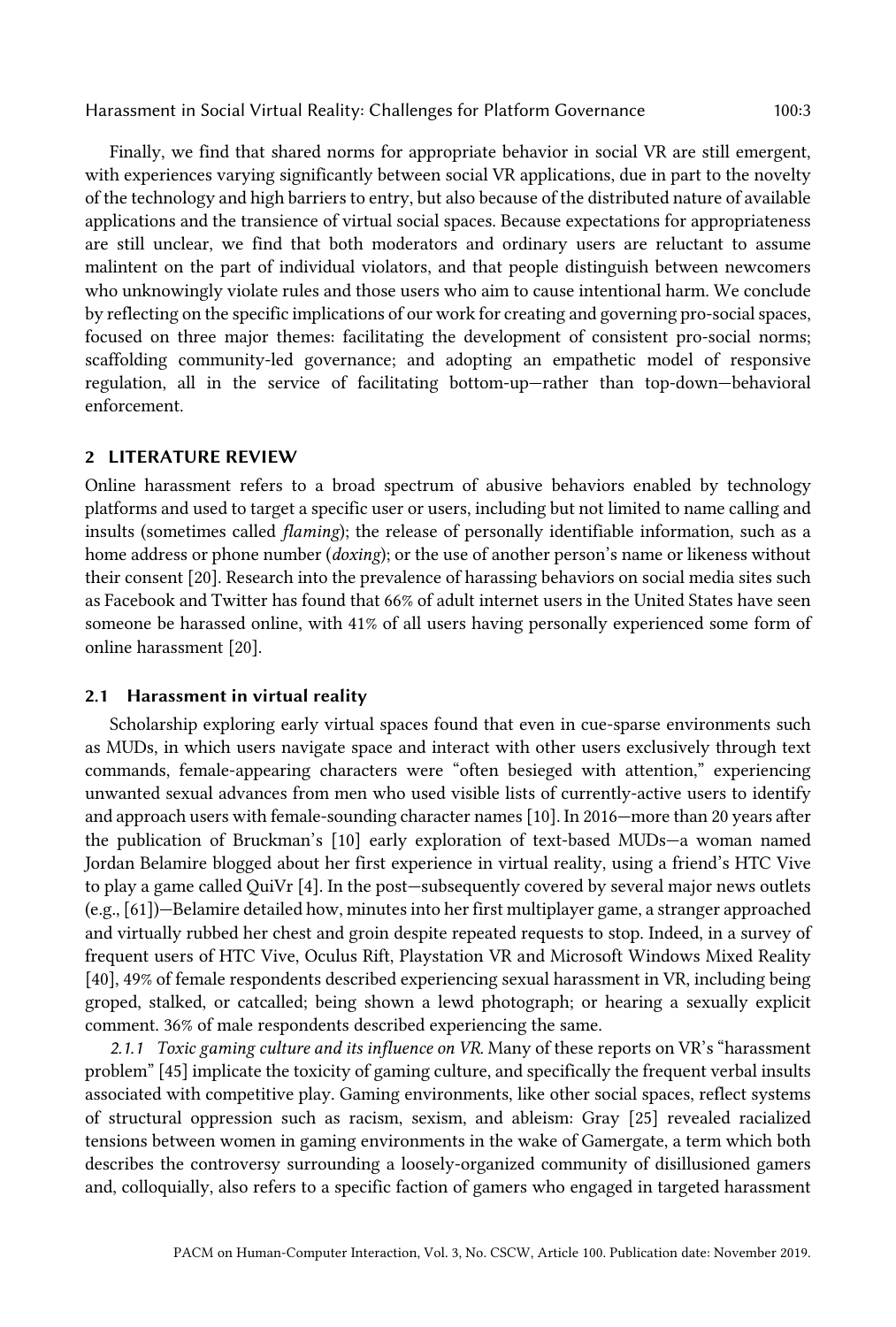of female game developers and journalists over the course of several years. Similarly, Condis [16] attributes toxicity in gaming to hypermasculinity and community identity: those players who ignore these insults, refusing to take the bait, "demonstrate a cool-headed rationality, a mastery over the self that is traditionally associated with the performance of masculinity." Players who react to or reject these insults—however demeaning—are instead perceived as "overly earnest and emotional," traits traditionally associated with femininity and with weakness. This, Condis argues, incentivizes players to engage in provocative and competitive language, both to establish membership in the community and avoid becoming targets themselves.

*2.1.2 Affordances of VR which may exacerbate abuse.* With gaming as a top use-case for virtual reality technology, and with both industries largely dominated by male users, the presumption that gaming culture has influenced virtual reality environments is not improbable. But even beyond cultural norms, harassment in virtual reality—as in gaming—is compounded by synchronous audio, where users levying insults are doing so in real-time and audibly, rather than on social media sites, where insults are issued asynchronously and primarily via text. Online harassment via more common forms of online communication (e.g., direct messaging) is not only asynchronous, but persistent and archivable—thus offering users more opportunities to control and mitigate harm, such as designating a surrogate to filter messages, automatically deleting them before they are seen, or reading them in bulk at a later time. Such options are not available when harassment is levied via a live audio feed.

Further, in virtual reality, users are embodied in avatars that move when the player moves and interact with other players in three-dimensional spaces, enabling violations of personal space and corporeal presence that feel fundamentally different than interactions that occur in other online environments—an experience made potentially more salient by the unique sensation of *presence* [52], or the feeling of truly "being there." Steuer [53] defines presence as the experience of our physical environments—not "as they exist in the physical world, but the perception of those surroundings as mediated by both automatic and controlled mental processes." Lombard and Ditton [36] identify several factors that can result in an increased sense of presence in mediated environments, including social richness; realism (do objects, events, and people feel "real?"); transportation (feeling as though you've been transported to another place); and perceptual and psychological immersion. VR environments offer heightened presence through a combination of some or all of these factors—meaning both positive and negative experiences can feel more "real" than in other mediated spaces, such as social media sites.

Finally, the potential for abuse is especially high in social VR applications, such as AltspaceVR or VRChat, which focus on general social interaction between users rather than on a shared game or experience (one example of the latter category is Oculus Venues, where users socialize while watching a live concert or sporting event). Most social VR applications facilitate interactions primarily between strangers, both due to the synchronous nature of VR (your friends may not be online when you are) as well as its relatively low adoption (your friends may not have access to a VR headset). While select virtual reality applications have lower-fidelity versions specifically for desktop or mobile access, most VR requires specific, and often expensive, hardware. Applications like Facebook Spaces, where users only interact with their existing Facebook Friends (i.e., known others), are less prone to abuse. When thirteen women were introduced to social VR for the first time [41], none reported experiencing harassment in Facebook Spaces—but when the same group of women used AltspaceVR, where central social spaces like a virtual "campfire" facilitate interactions between large groups of users who typically do not know one another, one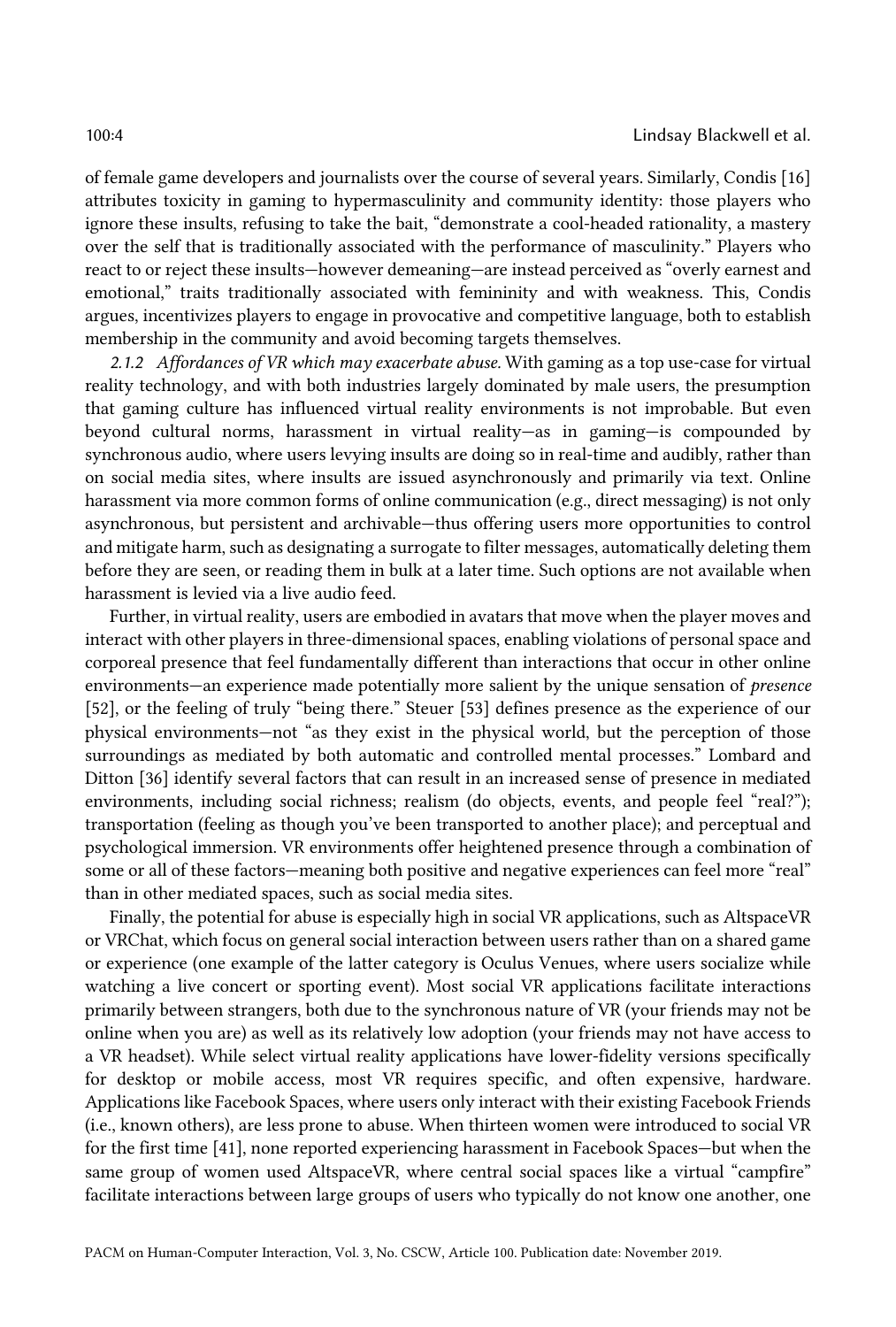woman was hit with a virtual stick; another was followed by a male avatar; and two women were sexually harassed. While social VR environments are still experiencing relatively low levels of participation, the incidence of negative experiences like these is likely to rise as VR hardware becomes more accessible over time. As norms that are established in the nascent stages of a community can be powerful for shaping the perceptions and practices of later users, it is particularly important to explore emerging norms before adoption increases.

### 2.3 Regulating online communities

As in physical spaces, all online communities are regulated, whether formally (e.g., through the enforcement of established rules) or informally (e.g., through social norms). The first wave of community regulation, emerging in the 1980s [44], involved establishing norms for pro-social behavior and sometimes assigning community members special privileges (e.g., admins and moderators) to enforce those norms, often with the support of moderation tools such as reporting, flagging, and editorial rights [18,31,32,34]. A second regulatory wave introduced crowdsourced approaches, such as the decentralized approaches used by Slashdot and Digg [33,43]. While community-driven moderation approaches have been effective in smaller online communities [42], the size and scope of many online interactions have now largely outgrown normative regulation. In an effort to scale moderation practices, a more recent wave of regulation uses natural language processing and machine learning techniques to generate classifiers for detecting abusive language [12,29,62].

The success of automated regulation in rich, real-time and largely text-free virtual reality environments remains to be seen. Instead, because VR still has relatively few users—and because individual social VR applications have small userbases—most communities will be governed informally by emergent social norms, with some communities generating formal rules and designating moderators to enforce them. Because formal moderation practices in social VR are still developing and lack standardization across applications, these spaces are ripe for what Blackwell, Chen, Schoenebeck and Lampe [5] identify as a fourth wave of regulation, enacted when platform-level moderation fails: everyday users engaging in online harassment as a controversial form of social sanctioning. To mitigate that risk, our work examines current normative practices within social VR and their implications for the creation and successful governance of pro-social spaces.

*2.3.1 Norms and social control.* Social norms are the unwritten codes of conduct that influence behavior at both the individual and societal level [14]. Social norms differ from codified laws in that they are socially negotiated and learned through social interactions. Social norms—such as values, customs, stereotypes, and conventions—are "social frames of reference" that individuals first encounter through their interactions with others, and which later become internalized [49]. Perceived norms affect individuals' behaviors; collective norms affect behavior at a societal level.

Although the effects of social norms are widely studied, less is known about how and why norms emerge; however, the widely accepted instrumental theory posits that "norms tend to emerge to satisfy demands to mitigate negative externalities or to promote positive ones" [27]. Thus, norms are most likely to emerge when they favorably impact a given community's goals [39]. Suler [54] refers to the notion of cultural relativity: given the immense variety of online communities, "what is considered asocial behavior in one group may be very à propos in another." Traditional theories of behavior considered learning to be an individual process, governed primarily by reinforcement and punishment; social learning theory, however, proposed that learning can occur through observation or direct instruction [3].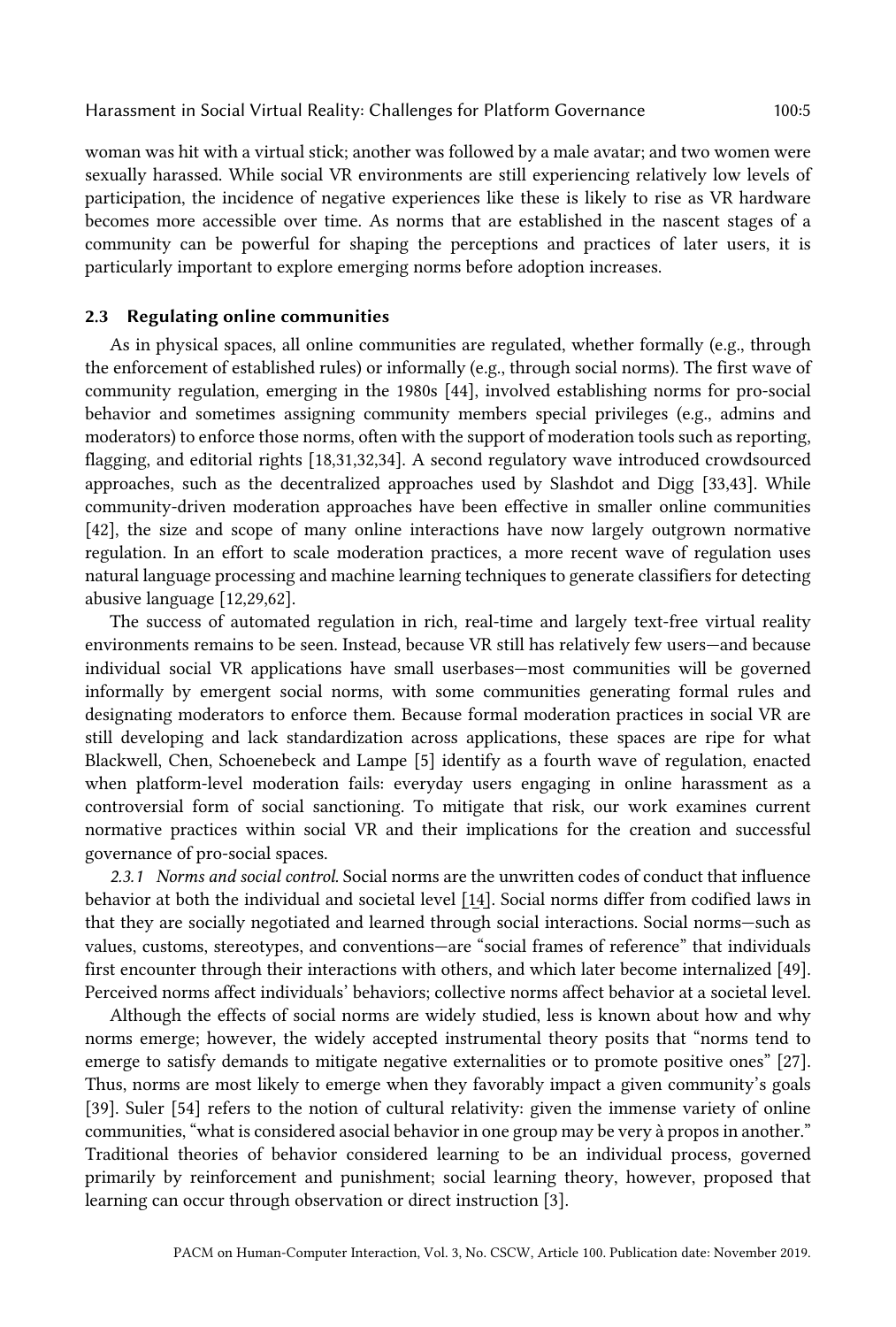Erikson [22] argues that communities use social norms to establish community boundaries or rather, that those who misbehave establish community norms, which in turn influences how rules are made, enforced, and broken. Communities develop norms for appropriateness and enforce those norms through both formal sanctions, including formal policies and laws, and informal sanctions (such as shame, ridicule, disapproval, or ostracism, which all facilitate the regulation of non-normative behavior). Garland [23] argues that informal forms of social control exercised through everyday relationships and institutions—e.g., by families, neighbors, and communities in schools, workplaces, and other social institutions—can undermine the authority of formal law by creating an "everyday environment of norms and sanctions" that is more visible and available than systems of formal legal control.

In one example of this, the participants of an online text-based community, LambdaMOO, experienced an obvious violation (an experience the author frames as "a rape in cyberspace") as impetus to come together and collectively decide on a framework for articulating and enforcing shared norms [18]. This piece, written 25 years before the present work, foreshadows some of the kinds of behaviors also enacted in contemporary virtual contexts—with a key difference being that the designers of early online communities were typically community members themselves, and thus had the ability to impose technical restrictions on behavior (e.g., a "boot" command to eject misbehaving users), particularly when a specific crisis necessitated an agile intervention. In the environments we study, this is not the case—a point we return to in our discussion.

Social virtual reality is a context that gives CSCW scholars the opportunity to revisit and reconceptualize our understanding of social norms, both as they emerge in relatively new (but growing) spaces and as they manifest given VR's unique affordances for communication. Exploring violations of norms within these environments—for example, harassment—presents an opportunity both to better understand norm development and enforcement, but also to strengthen our understanding of online abuse and the technical, social, or political infrastructures needed to appropriately protect targets and effectively sanction violators. Further, by exploring the specific affordances of these virtual environments that may facilitate or exacerbate abuse, we can ultimately advance solutions that are rooted not in the idiosyncrasies of a specific platform but which can instead be applied proactively to future systems as they are developed. By contributing a better understanding of harassment experiences in social VR, this research helps explain the shifting and emerging boundaries for appropriateness in this relatively new realm of human social interaction and inform the development of more universal mitigation strategies for online abuse.

## 3 METHODS

Because social VR applications are still relatively new—but given the rich history of CSCW scholarship about online harassment and similar forms of abuse—we conducted semi-structured interviews with 25 social VR users (all living in the United States), leveraging findings from prior research to structure our interview protocol. We chose a qualitative approach to more deeply and holistically examine the rich experiences of these users, particularly given the emergent context of these applications.

### 3.1 Recruitment

We conducted semi-structured audio interviews with 25 social VR users living in the United States. Our corporate recruiting team issued a general recruitment message ("We'd like to learn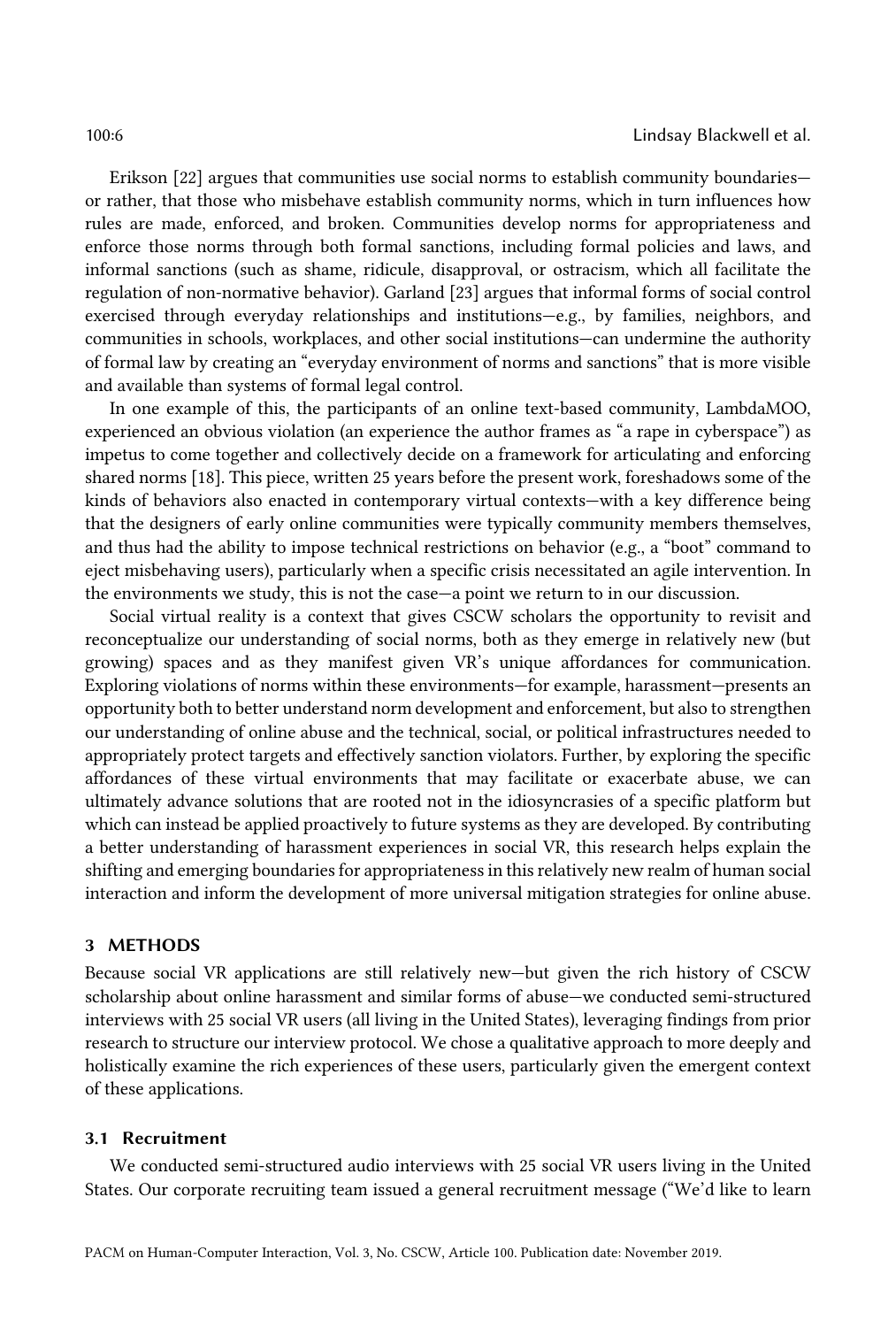more about your experiences in social VR") via email to Oculus users in the US who had used a social VR application (e.g., VTime, Altspace, VRChat, or Rec Room) at least once in the past 28 days.2 The recruitment message invited users to complete a short survey to indicate their interest in participating in the study. The survey explicitly informed potential respondents that none of their responses would have any impact on the status of their accounts, and that any personally identifiable information (such as names, specific employment, and account identifiers) would be stored securely and accessible only by the research recruiting team and researchers. The survey asked users their age, gender, and location; which social VR apps they had used, if any; whether someone had ever said or done something in social VR that made them feel uncomfortable; and whether they had ever said or done something in social VR that had made someone else feel uncomfortable.

The first recruitment survey had a total of 119 respondents, 18 of which (15%) were removed from consideration due to potential conflicts of interest identified by their employment information (i.e., employees of direct competitors were excluded, due to the sensitive nature of information exchanged during interviews). Of the remaining 101 respondents, 18 (18%) were women and 83 (82%) were men; no respondents identified as non-binary. In an effort to achieve better gender representation, we sent a second recruitment message, resulting in an additional 398 respondents, 77 of which (19%) were removed from consideration due to potential conflicts of interest. Of the remaining 321 respondents, 32 (10%) were women and 289 (90%) of whom were men; again, no respondents identified as non-binary.

Of the 422 eligible respondents, 91 (22%) reported having an uncomfortable experience in social VR. We contacted 37 of those 91 respondents to participate in a follow-up interview, based on a combination of factors, including age (we only contacted users aged 18 or older); use of social VR applications (we only contacted users who reported using multiple applications in which social interactions occur primarily between strangers); and reported availability to interview. Participants were compensated for their time with a \$125 Amazon gift card, consistent with industry standards.

This study was approved by Oculus's internal research review. Participants were aware that they were participating in a company study, and they were assured that anything they disclosed during their interviews would not affect their Oculus accounts in any way, both during participant recruitment and again during the interviews themselves. While the company's communications team approved the resulting paper for publication, the researchers retained full control over the reporting of results.

### 3.2 Participants

We conducted interviews with 25 of the 37 participants we initially contacted, at which point we stopped hearing new themes and discontinued recruitment, using saturation as a criterion for halting data collection.

Twenty-three of our participants were men; only two participants were women, a limitation of the current work. Women are currently underrepresented in the total population of virtual reality users, which may be due, in part, to pervasive sexism in the technology sector [6,15,63] and because of the physical design of VR headsets may disproportionately cause motion sickness and other discomfort in women [37]. As women are more likely to experience the most severe

 $2$  L28, or the number of days active of the past 28 days, is an internal company standard for evaluating monthly usage.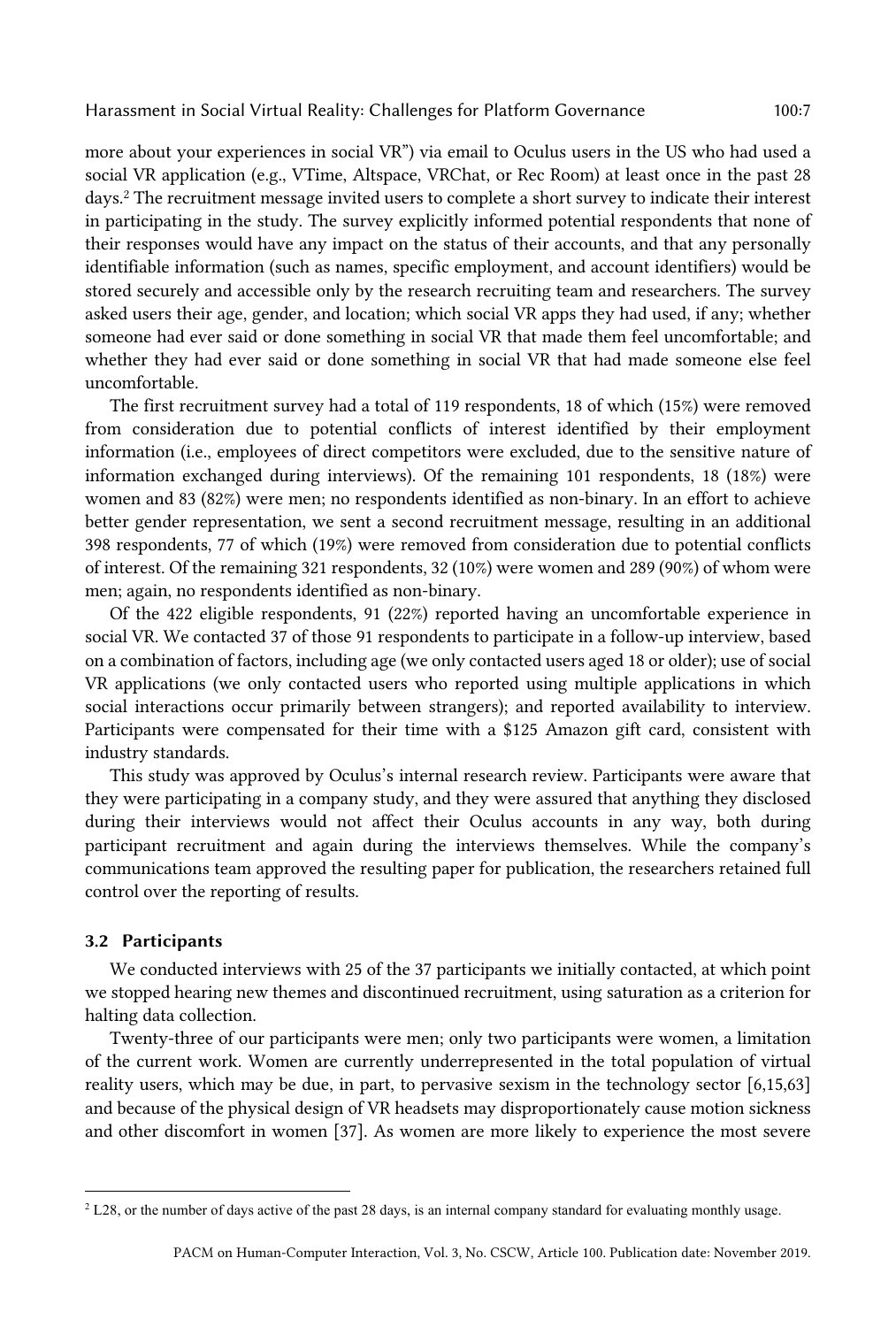forms of online harassment [19], future work should explore harassment experiences specific to women and non-binary VR users.

Four participants identified their age as between 18-24; six participants were between 25-34; nine participants were between 35-44; five participants were between 45-54; and one participant was 65 or older. Twelve participants were from the Western United States (Arizona, California, Oregon, and Washington); six participants were from the Northeast (New Jersey, New York, and Pennsylvania); five participants were from the South (North Carolina and Texas); and two participants were from the Midwest (Iowa and Minnesota). Participants held a wide range of occupations: five participants were students (two students also held full- or part-time jobs); five participants worked in Arts and Entertainment; three in Information Technology; three in Engineering; two in Finance; and two in retail. Two participants were unemployed at the time of their interviews. The remaining participants represent a variety of sectors, including Private Security; Public Administration; Education; Health Care; and the Military.

### 3.3 Interviews

Interviews were conducted in August 2018 via phone by the first and second authors. Interviews lasted an average of 72 minutes, with the longest interview lasting 110 minutes and the shortest lasting 39 minutes. All participants were informed that their participation in the interview would remain confidential and would not impact the status of their VR accounts. Interviews were conducted by the first and second authors.

We first asked participants about their general internet and social media use, including participation in online communities (such as gaming communities). Then, we asked participants how long they had been using VR and about the specific social VR applications they used. Our participants used a wide range of social VR applications (see Table 2). The most frequently-used applications were AltspaceVR (n=21); Oculus Rooms (n=19); Rec Room (n=17); VRChat (n=13); Facebook Spaces (n=11); vTime (n=8); and Oculus Venues (n=7). For each social VR application, we asked participants why they used the application; how they found out about the application; what they liked and disliked about the application; and who they interacted with on the application. The protocol also included questions about participants' avatars.

We then asked participants about their personal experiences with social VR, soliciting specific examples of recent experiences participants had in social VR that they did and did not like. We asked participants about experiences in social VR that made them uncomfortable, including whether they felt they had ever been harassed or bullied in social VR; we also asked about what kinds of support (if any) they sought or remediation actions they took (e.g., blocking or reporting) as a result of their experiences. Participants were asked about witnessing and perpetrating uncomfortable experiences in social VR (e.g., "Have you ever done something in social VR that was viewed as inappropriate by someone else? How did you know that someone found it inappropriate?") and about their understanding of application- and platform-level rules. Finally, we asked participants about expectations for appropriate behavior in VR, including how those expectations are enforced, both formally (e.g., through moderation actions) and informally (e.g., through social sanctions).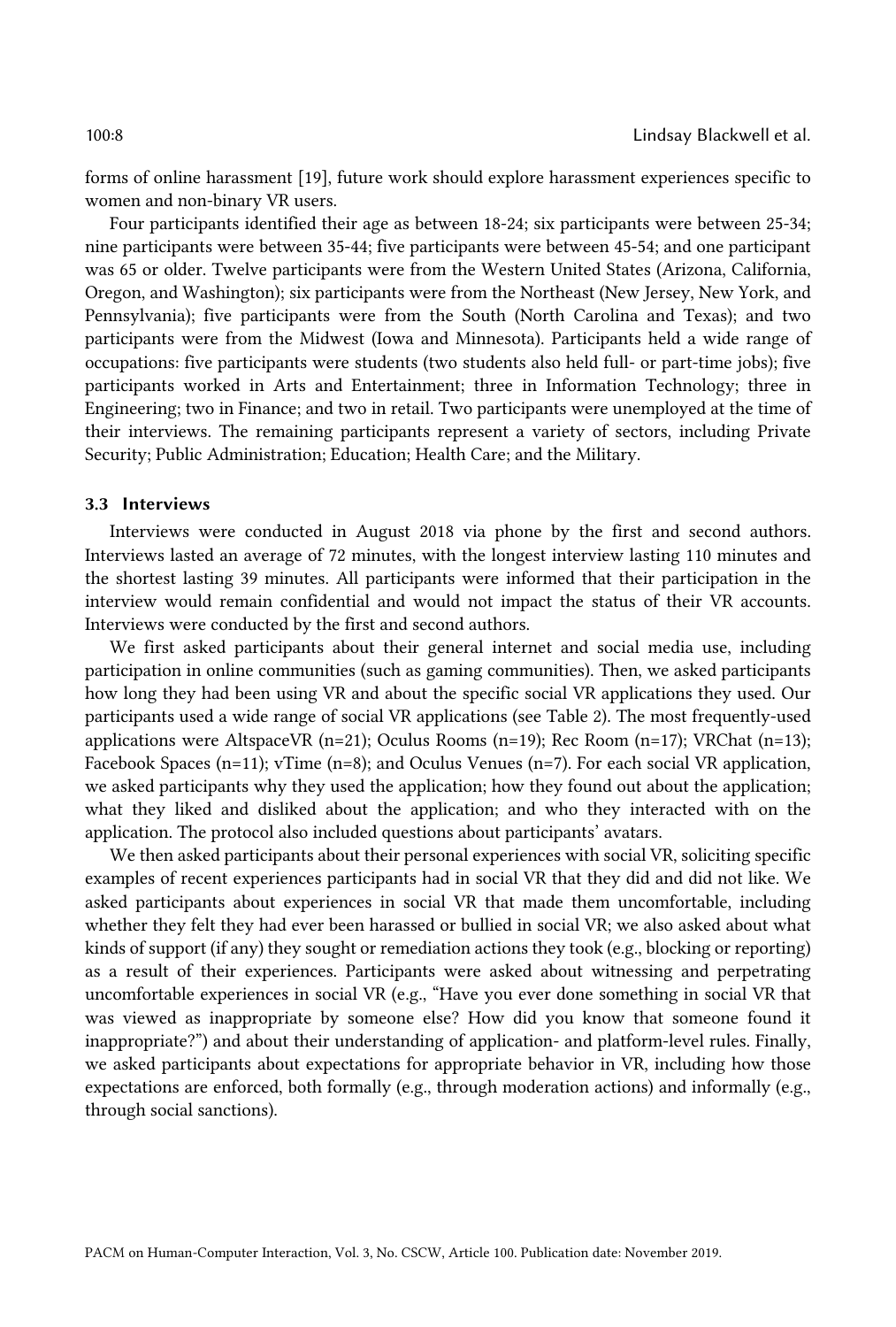|                 | Gender | Age       | Occupation                    | Location    | <b>Target</b>  | Witness    |
|-----------------|--------|-----------|-------------------------------|-------------|----------------|------------|
| P <sub>1</sub>  | Man    | $35 - 44$ | Private Security;<br>Student  | CA          | No             | <b>Yes</b> |
| P <sub>2</sub>  | Man    | $25 - 34$ | Engineering                   | NY          | Yes            | Yes        |
| P <sub>3</sub>  | Man    | $35 - 44$ | <b>Information Technology</b> | NY          | Yes            | Yes        |
| <b>P4</b>       | Man    | 18-24     | Retail; Student               | <b>CA</b>   | No             | <b>Yes</b> |
| P <sub>5</sub>  | Woman  | $35 - 44$ | Arts and Entertainment        | CA          | N <sub>o</sub> | No         |
| <b>P6</b>       | Man    | $45 - 54$ | Military                      | IA          | Yes            | Yes        |
| P7              | Man    | $\geq 65$ | Health Care                   | CA          | Yes            | Yes        |
| P <sub>8</sub>  | Man    | 35-44     | <b>Information Technology</b> | CA          | Yes            | Yes        |
| P9              | Man    | $45 - 54$ | Arts and Entertainment        | PA          | Yes            | Yes        |
| P <sub>10</sub> | Man    | 18-24     | Student                       | $\mbox{MN}$ | N <sub>o</sub> | Yes        |
| P <sub>11</sub> | Man    | $25 - 34$ | Unemployed                    | <b>TX</b>   | Yes            | Yes        |
| P <sub>12</sub> | Man    | $35 - 44$ | Engineering                   | NY          | Yes            | Yes        |
| P <sub>13</sub> | Man    | 18-24     | Student                       | CA          | Yes            | <b>Yes</b> |
| P <sub>14</sub> | Man    | $45 - 54$ | Retail                        | NJ          | Yes            | Yes        |
| P <sub>15</sub> | Man    | $25 - 34$ | Student                       | CA          | Yes            | Yes        |
| P <sub>16</sub> | Man    | 18-24     | Arts and Entertainment        | <b>OR</b>   | No             | No         |
| P <sub>17</sub> | Woman  | $45 - 54$ | Unemployed                    | <b>WA</b>   | Yes            | Yes        |
| P <sub>18</sub> | Man    | 35-44     | Engineering                   | CA          | Yes            | Yes        |
| P <sub>19</sub> | Man    | $35 - 44$ | Arts and Entertainment        | LA          | No             | Yes        |
| <b>P20</b>      | Man    | $45 - 54$ | Education                     | NC.         | Yes            | Yes        |
| P <sub>21</sub> | Man    | $25 - 34$ | Public Administration         | AZ          | No             | Yes        |
| <b>P22</b>      | Man    | $35 - 44$ | <b>Information Technology</b> | NС          | Yes            | Yes        |
| P <sub>23</sub> | Man    | $35 - 44$ | Finance                       | NY          | Yes            | Yes        |
| P24             | Man    | $25 - 34$ | Arts and Entertainment        | TX          | Yes            | Yes        |
| P <sub>25</sub> | Man    | $25 - 34$ | Finance                       | NC          | Yes            | Yes        |

Table 1. Participant demographics.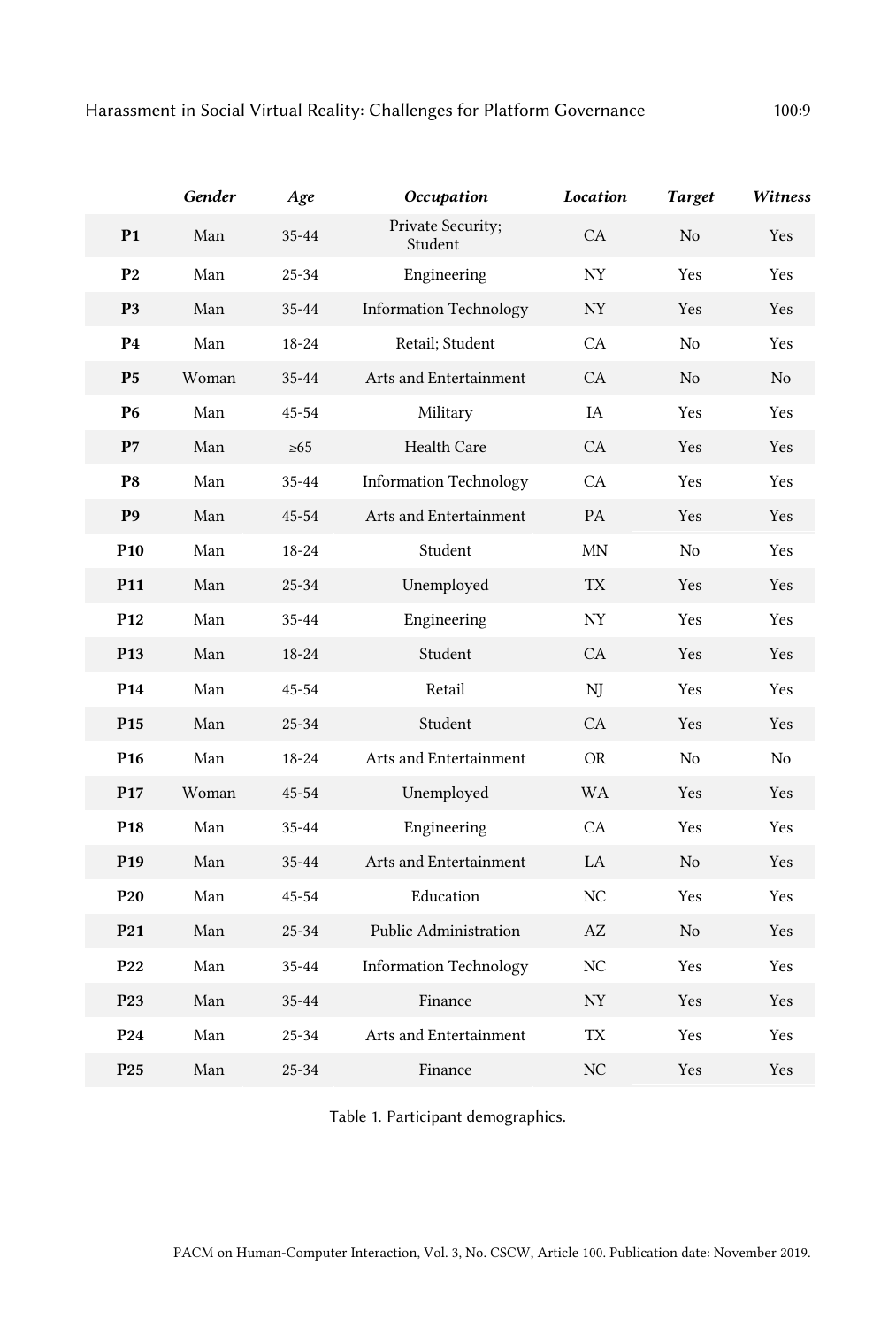Twenty-three of our 25 participants (92%) reported witnessing harassment in social VR (see Table 1). Eighteen of our 25 participants (72%) reported experiencing behaviors the authors would classify as harassment, including unwanted simulated touching or grabbing; violations of personal space; hate speech, such as racial slurs; personal insults; or displays of graphic or violent content on a shared screen. It is important to note that very few of our participants answered affirmatively when directly asked whether or not they had ever been harassed in social VR, despite also describing violating experiences like those outlined above. This is consistent with prior literature, which finds that people are unwilling to see themselves as victims; while people may hesitate to apply the label "harassment" to their own experiences, they readily apply the label to behaviors they witness others experiencing [6].



Table 2. Social VR applications used by our participants.

### 3.4 Analysis

Interview recordings were transcribed by Rev.com and then imported into Dedoose. We employed an inductive analysis [56] to generate codes, generating an initial codebook based on recurring themes surfaced during interviews. After two members of the research team independently coded one transcript to pilot the codebook, we iterated on our initial codebook, resulting in a total of 49 codes. The resulting codes converged around several major themes, including defining harassment; specific affordances of VR (e.g., voice chat; presence; synchronicity); moderation and remediation actions (e.g., blocking and reporting; social sanctioning; moderator presence); expressions and manifestations of identity; and strategies for surfacing and enforcing expectations for appropriate behavior. Three authors independently coded transcripts using Dedoose, frequently discussing codes to maintain agreement. Quotations have been lightly edited for readability.

### 3.5 Limitations

As in other social spaces, systems of structural oppression (such as sexism and racism) result in people who hold marginalized identities (such as women and people of color) experiencing disproportionate amounts of harassment online [6,19,20,35]. Unfortunately, despite efforts to over-sample women and non-binary VR users, these experiences are not adequately represented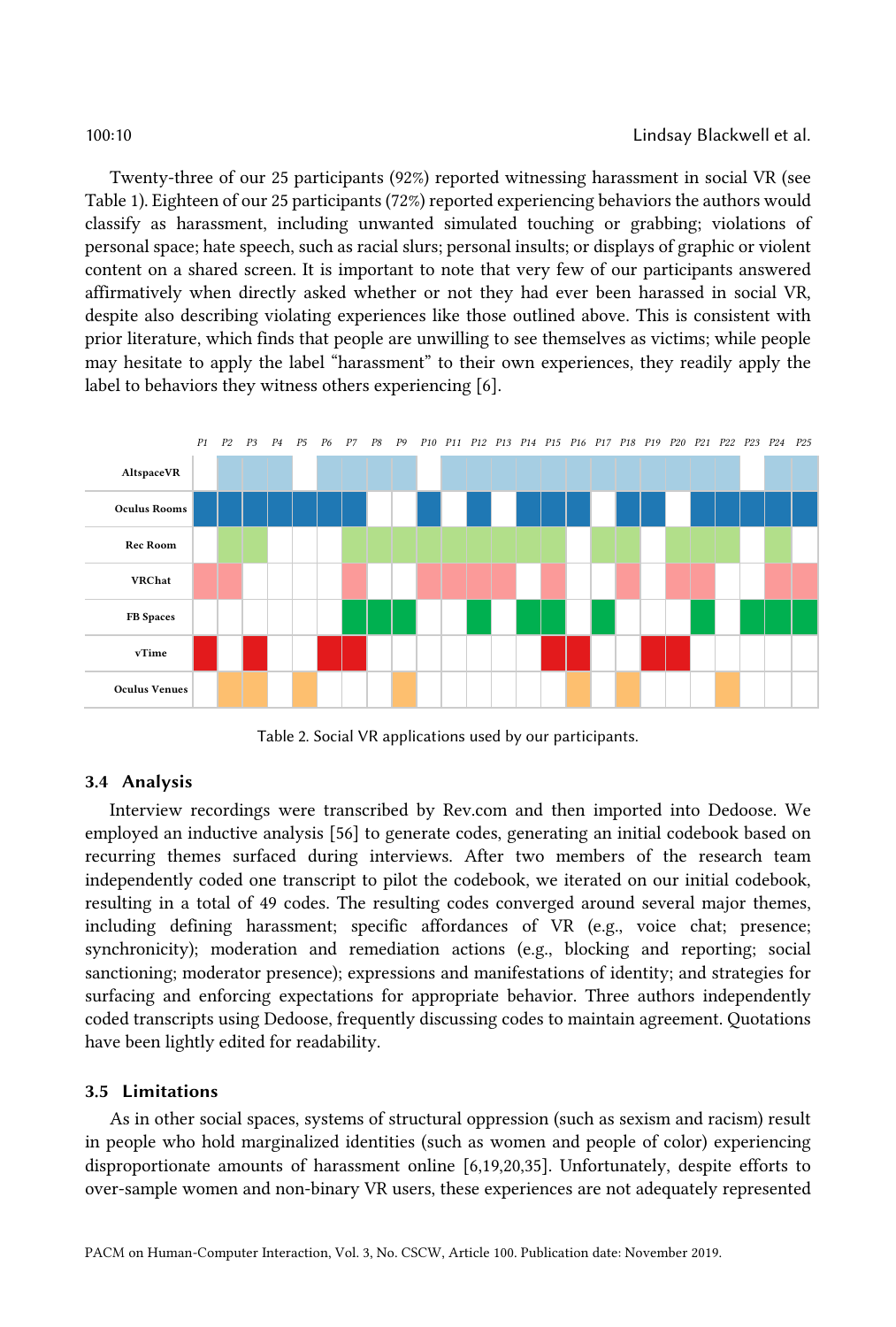in our sample. We also did not collect information about each participant's race, ethnicity, or sexual orientation; though some participants mentioned these details over the course of their interviews, we cannot assert that these findings are representative of the users who are most susceptible to abuse. This work, like all qualitative work, is also subject to social desirability bias; given the sensitive nature of our research, we hoped to partially reduce this bias by conducting interviews over the phone. Finally, this work was conducted by a single company located in the US; future work should examine our findings both in the context of other VR headsets and with international virtual reality users.

### 4 RESULTS

We find that users' definitions of what constitutes online harassment are subjective and highly personal, making it difficult to govern social spaces at the platform- or application-level. We also find that embodiment and presence make harassment feel more intense, while the ephemeral nature of virtual reality environments limits users' ability to successfully report abusive behavior. Finally, we find that shared norms for appropriate behavior in social VR are still emergent, and that users distinguish between newcomers who unknowingly violate rules and those users who aim to cause intentional harm.

### 4.1 Definitions of online harassment are subjective and highly personal

Participants' definitions of online harassment were highly personal, although many participants described a similar rubric for deciding whether something was harassment or not: a behavior could be considered harassment if the person doing it continues after being asked to stop. When asked how he defined online harassment, P22 said: "Anytime you make someone feel uncomfortable. If someone asks you to stop and you just keep going, that's harassment in my opinion." P1 agreed, citing behaviors ranging from question-asking to death threats:

"If somebody is asking you questions you don't want to answer over and over, that's harassment. If somebody's cursing a lot, or threatening verbally, that's harassment. If somebody is actually saying they're gonna kill you, or they're gonna go to your house, that's harassment. Racism. Stereotyping is harassment."

Other participants distinguished between behaviors that were simply annoying and those that were truly abusive. P17 said: "Harassment has got to be a little more than a guy who keeps texting you, 'Hi, hi, hi. I love you.' That was just annoying. Harassment would be, like, vicious and sexual communication that you didn't want." P24 described his own mental model for harassment severity, which helps him determine when to block someone versus simply ignoring them: "Say, like, a zero would be talking about somebody's mom. A five would be—this is me getting closer to blocking somebody—a five would be like a bad troll, just somebody that just keeps repeating themselves to get somebody roused up. Then a seven or eight—an eight would be people just saying disgusting stuff. Usually about a seven, I'm ready to pull the trigger." Although this participant categorized "talking about somebody's mom" as a 0—structurally not harassment—it should be noted that how users experience comments such as these is very idiosyncratic. For instance, a player who just experienced the loss of their mother might experience this as very hurtful; other players might read it as merely an attempt at humor. These personal and unpredictable responses to what may or may not be intended or experienced as harassment make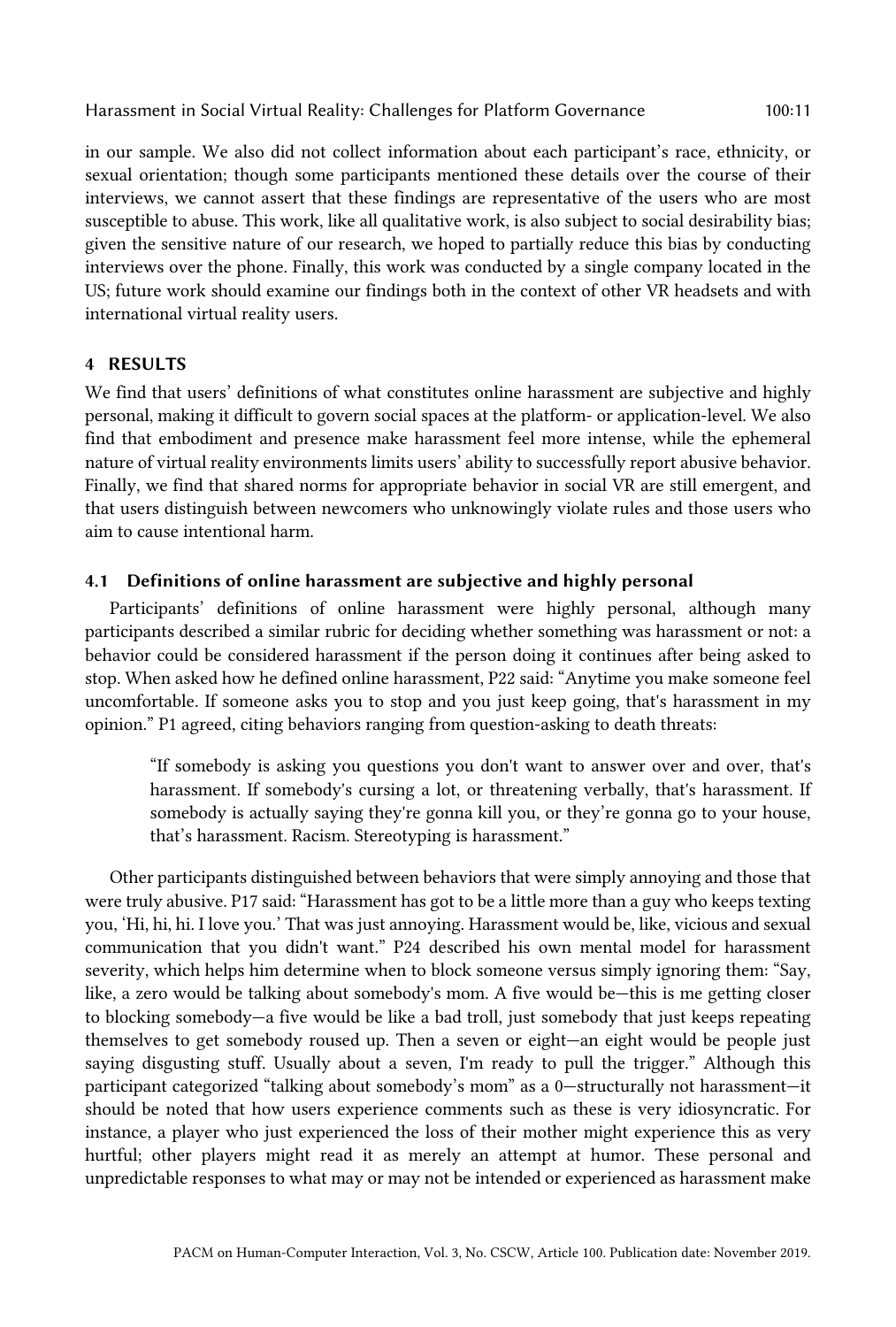it difficult to create universal definitions of "harassment" that work across communities and individuals.

Participants' specific experiences of harassment in social VR largely fell into three categories, which we categorize as: *verbal harassment*, such as personal insults or hateful slurs; *physical harassment*, such as unwanted simulated touching or sexual gestures; and *environmental harassment*, such as displaying graphic content on a shared screen or throwing virtual objects (see Table 3). For example, P18 was concerned with the potential for avatar-based harassment in VR, given the extent to which movement-triggered actions can make VR experiences feel more "real" than online spaces that depend on typing and reading. He explained: "I think there is a physicality to it, especially with avatars and realistic movement, that requires an extra level of rules around physical interactions." He also described situations in which a user obstructs another user's game or task: "Comments, lewd behavior, physical actions that make people uncomfortable. Getting up into somebody's face. I don't know if it really falls under harassment, but if people come in and ruin whatever activity that you're doing. Like if I'm trying to have a game of ping pong or basketball with somebody in Rec Room and then another avatar comes up, grabs the paddle or the ball and decides to then run off with it or chuck it across the room."

|               | Examples                                                                                   | Medium                             |
|---------------|--------------------------------------------------------------------------------------------|------------------------------------|
| Verbal        | Personal insults; hate speech;<br>sexualized language                                      | VolP; private messages             |
| Physical      | Unwanted touching; standing<br>too close; obstructing movement;<br>visible sexual gestures | Avatar movement                    |
| Environmental | Displaying sexual or violent<br>content; drawing sexual images;<br>throwing objects        | Shared screens; virtual<br>objects |

Table 3. Types of harassment in virtual reality, as described by our participants.

Participants acknowledged that their past experiences online affected their perceptions of what constituted harassment in social VR. For instance, some participants said that their experiences with gaming culture, in which insults were commonplace, made them feel desensitized when witnessing or experiencing similar behavior in VR. This finding also helps explain why many participants did not respond affirmatively when asked directly if they had experienced harassment in social VR, despite describing specific experiences that align with current understandings of online abuse. P2 said: "I'm so used to that kind of thing being the norm in online games that it doesn't really register much for me." Similarly, P25 said that his experiences of online environments have always included harassment, to the point where he has come to expect it even as platforms and technologies evolve:

"I can't speak for people who are black, gay, or Jewish, but I can tell you from my perspective of being a minority… I've been online since I was nine, ten years old. And I've played games online pretty much since then, and I've always come across this kind of behavior. And as online communities have evolved, this aspect hasn't really changed. So over time I've just kind of gotten used to it."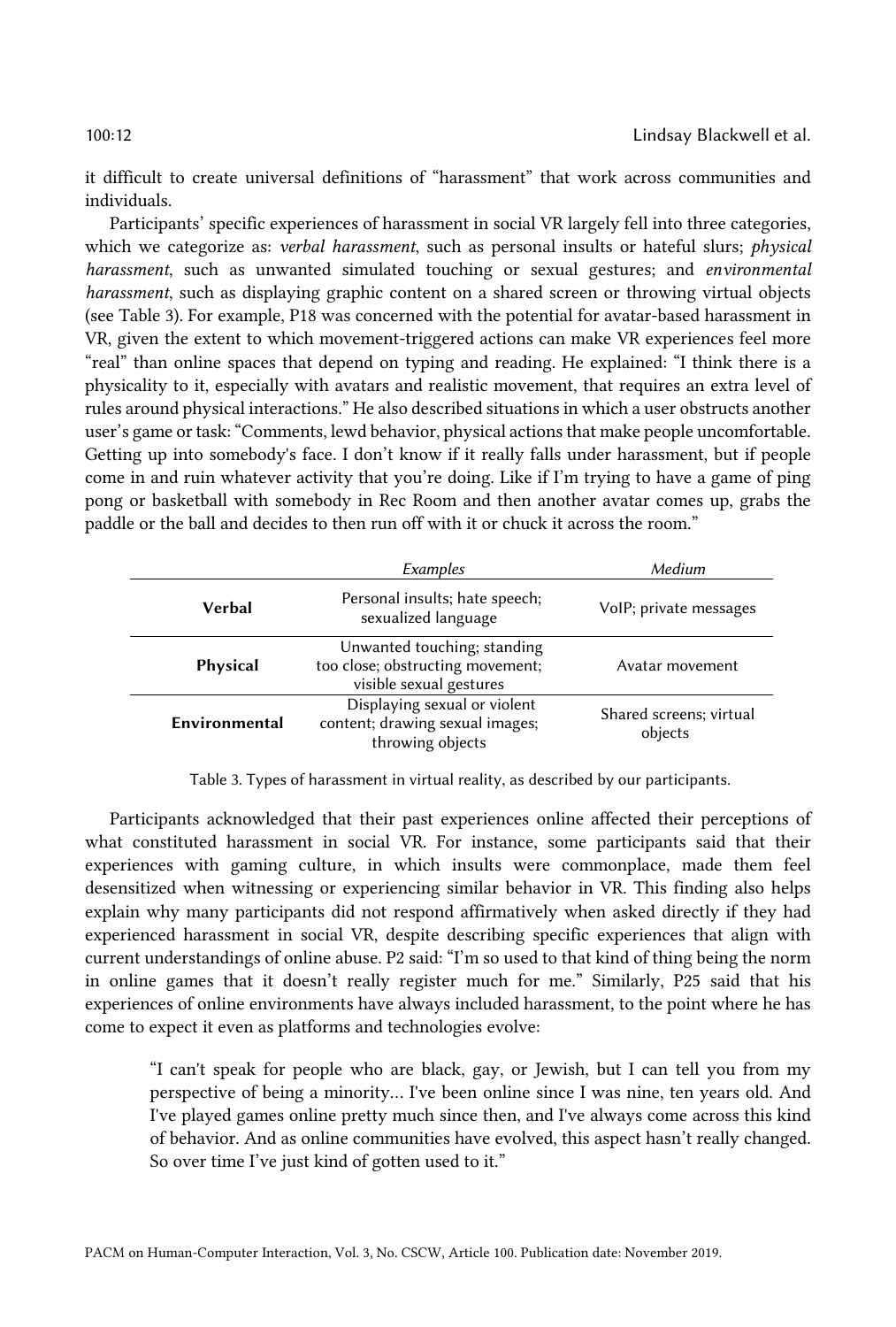*4.1.1 VR offers few but salient identity cues, making some people more vulnerable to harassment than others.* Many participants felt that certain types of people—namely, women, children, people of color, and people who didn't have typically American accents—were much more likely to be harassed in VR than others. Although social VR offers fewer identity cues than other online contexts (such as social media sites), the identity signals that are available—e.g., dialect or gender cues embedded in voice—are powerful. These are also difficult to mask or alter, unlike other online communication channels where individuals can easily change profile images or textual descriptions of self.

Perhaps because vocal characteristics are difficult to disguise, voice was mentioned frequently by participants as a trigger for harassment. P18 said: "Basically the only kind of identifying thing you can have from somebody once they're speaking is their voice. I think gender is probably the most obvious thing you can get from the voice." P14 described an incident where a teenager with a brain injury was harassed due to his voice:

"Maybe they don't speak very well, or maybe they don't enunciate. There was one kid, he was 18, he had a brain injury. So he did speak a little odd, and people would make fun of him until they realized. His father would go, 'You know, he has a brain injury, that's why he speaks like that.' And people would be more respectful because he had an injury than if he was, I guess, born like that. The way he spoke made him kind of an outcast in VR."

Many participants felt that women were more susceptible to harassment in VR both because of vocal cues and avatar appearance. P11 said: "Even if they're not using a feminine voice, just the same sort of general online harassment that comes to regular women I think comes to people using women avatars, despite the fact that they may very well be men." P18 agreed, having witnessed female avatars being physically harassed in public lobbies: "Someone came up to somebody that was a female—or at least had a female voice—in kind of the shared room, a room of probably 20 people or so, and went right up to her avatar and pretended to [perform a sexual act on] her."

Unlike voice, users do have control over the appearance of their avatars, and some participants chose to modify their avatar appearance to avoid potential harassment. P11, who is black, described different experiences when using social VR applications with a black avatar versus a white one. When playing role-playing games (RPGs), P11 chose to use a black avatar to more closely reflect his actual appearance. However, when using social VR applications, P11 ultimately decided to use a white avatar specifically to avoid racist harassment:

"Since I'm going to be playing with a bunch of Americans anyway—and I can choose to get treated like a black person or not get treated like a black person—I'm probably going to choose not to get treated like a black person."

In addition to voice, the other salient and difficult-to-mask identity signal communicated in VR spaces is user height, which for headsets with motion tracking is captured by the headset's position in the room relative to the sensors and then expressed via the avatar. For our participants, the height of one's avatar was seen as a signal of whether one was a child or adult, another potential catalyst for harassment. P20 said: "I had a student that went into Rec Room. She was a tall graduate student. She was being harassed by little kids in Rec Room; it really noticeably bothered her. They were bugging her about her height. It was really obvious who the kids were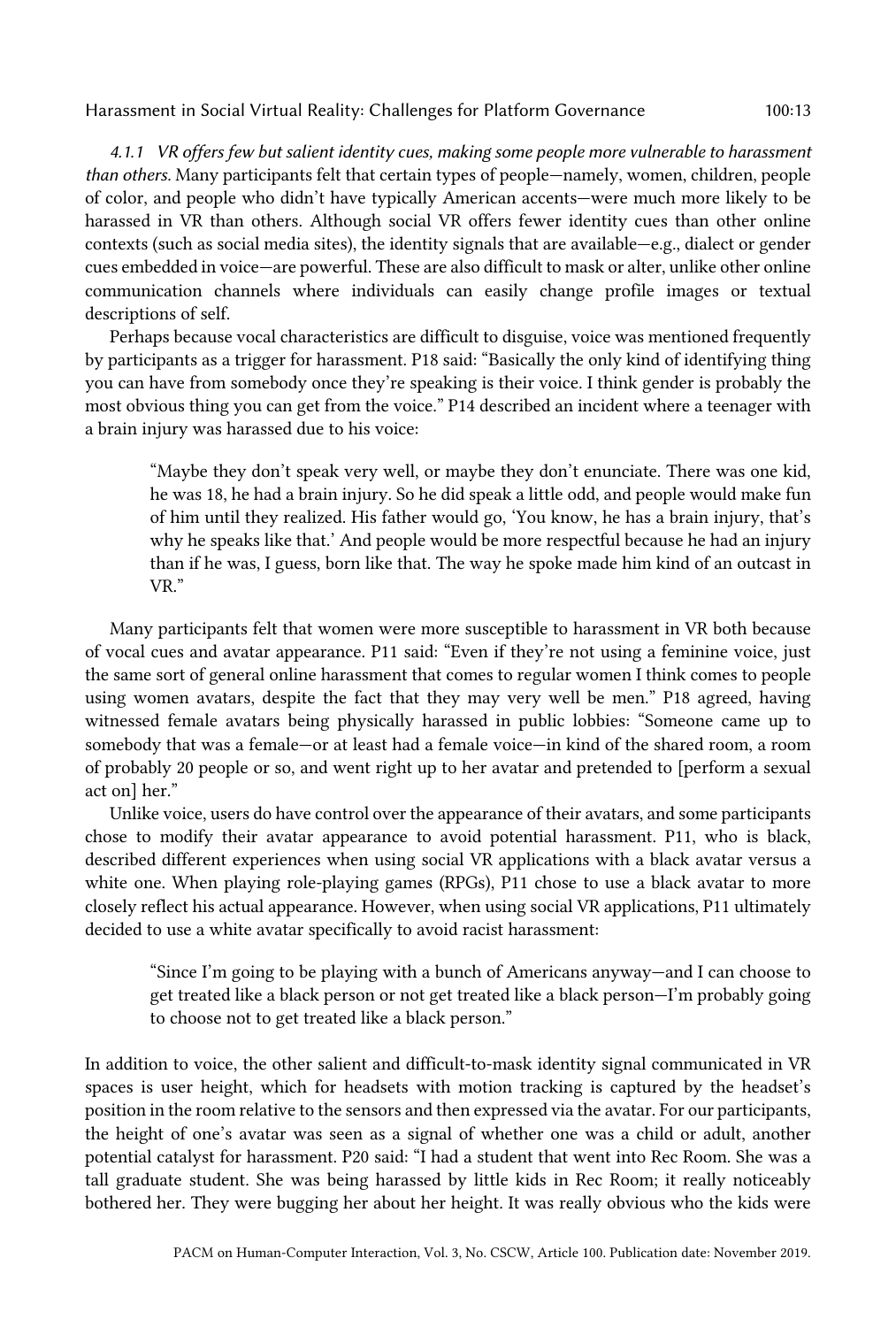and who the adults were, and she was getting teased for being an adult." Another participant said he could tell when children were playing because their avatars appeared shorter.

# 4.2 Embodiment and presence intensify harassment experiences—but ephemerality limits potential recourse

Although verbal harassment was commonly mentioned by our participants, many participants focused specifically on what they described as forms of physical aggression—in which avatars engage in unwanted actions upon one another—which some participants felt could be intensified due to heightened feelings of embodiment and presence. P2 said: "When you're in VR, you still feel like you have a sense of your body and your placement—so a bunch of people crowding you can actually make you feel a little bit anxious, even though it's all on VR." Another participant (P16) described harassment in VR as markedly different and more intense than similar experiences in gaming environments, where players only have live chat:

"In VR, everything is live. You and that person occupy the space at the exact same time with live feedback. You have the ability to literally look that avatar in the eye. You know what I mean? I think literally being able to see the person right in front of you has a sense of presence. [You] can really hurt somebody's feelings."

Other participants disagreed, drawing a distinction between online activities and those that happen in offline or "real" life. As P17 explained, "You hear stories about people in virtual reality being uncomfortably touched. I guess I just don't get upset by things very much. It wouldn't be a big deal to me. In real life, it would be a much bigger deal, had they actually really physically touched me in an unwanted sexual way." As artfully described by Dibbell [18], this is one of the more complex issues for players (as well as designers and researchers) to navigate when considering VR environments: although participants experience incidents as traumatic—akin to offline, physical acts—VR actions do not result in harm done to one's body as would a physical assault.

Some participants also described feeling verbal harassment more intensely via voice chat than they would when reading text on a social media site. P5 said:

"I just think that a lot more information carries over in voices. You know? You can tell a lot more about what someone means. Or they can disguise more of what they mean. Voice is a lot richer then text. I personally would find it a lot more creepy and scary, and I'm not sure exactly why—it's the same information. I think it would feel more confrontational. Voice is one step closer to someone actually being in front of you."

P9 felt most affected by the real-time nature of synchronous voice chat. He said: "It's more immediate. You are in that environment, and you are forced to participate in it in real time—as opposed to a message board, or on Twitter or Facebook. Something might turn up on your timeline, but you have to go there; it's not a real-time stream. It's a little more passive when it's just done on your phone or on a computer than it is in VR." Another participant (P24) described harassment in VR as feeling more personal than harassment on social media sites because it feels like being in public: "It's just one step closer to making it personal because you feel like you're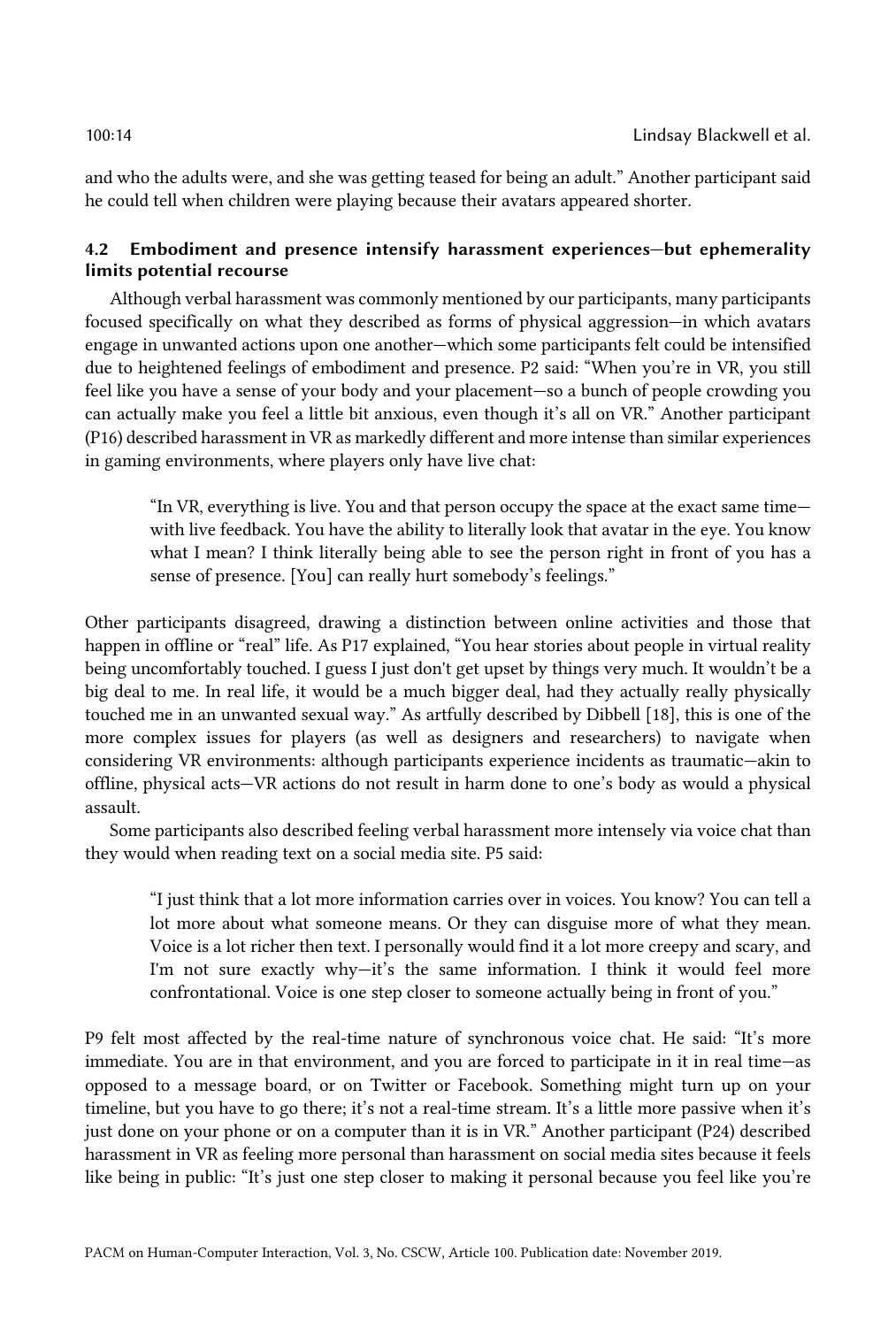somewhere. You're not just behind the computer screen in your room. You're out there almost in a feeling of being in public."

*4.2.1 Embodiment and presence may also increase empathy and accountability.* Although harassment in VR might feel more traumatic than similar violations experienced on social media sites, some participants felt that embodiment and presence could reduce the incidence of harassment by increasing empathy for other users (a finding supported by academic research, e.g. [2]). P2 said: "VR feels a bit more real—kind of a barrier to someone who, maybe on voice chat or something like that, wouldn't hesitate to say something bad." P3 agreed: "I think it's going to be harder for harassment to become a problem in VR. Virtual reality is a more humanizing experience. You're not just interacting with a flat picture and typed-out words. You're dealing with a human-looking avatar with three-dimensional presence that's interacting with you in real time. I think it's harder for people to be unresponsive to that." P2 went on to say:

"You don't just have a sense of the person through their voice—you have a sense of the person through their mannerisms, through the way that they move their body, through how you see the avatars' heads or hands move. When somebody is sad, or feeling depressed or something, they tend to look down a little bit more. That translates into VR in a way that doesn't translate into text or voice chat. You have more social cues to work from—you have more levels of interaction with another person. That intensifies the interaction in VR and makes it more important to feel comfortable and to feel safe."

One participant felt that this heightened level of interaction translated into greater personal accountability in VR than in other online spaces. P10 said: "It's more personable. I feel like that causes people to act more appropriately, because there are some repercussions… it's almost like you're face-to-face. Compared to [other online spaces], I feel like there's less harassment, simply because you technically *are* there in person—even though you're not."

*4.2.2 Ephemerality limits potential recourse.* Although harassment can feel more intense in VR than on social media sites, participants also felt limited in their potential recourse given the ephemeral nature of these spaces. P10 felt uneasy using existing reporting features, as any specific behaviors wouldn't be recorded or otherwise documented. While users can take screenshots in most VR applications, some participants felt it would be difficult to remember to use such a feature while experiencing harassment or similar emotional distress. Other participants found workarounds: P13, who had installed third-party gameplay recording software to share clips of his VR sessions with friends, was able to report "evidence" of a harassment experience using the same software.

Participants also described the lack of standardized moderation controls across individual applications as a barrier to reporting or even escaping harassment, with many participants relying on simply removing their headset—thus sacrificing their own VR experience—as the quickest and most efficient escape from unwanted or abusive behavior. P22, who had experienced harassment while engaged in a group conversation, said that he might have reacted differently if he had been alone: "I think I would have probably run away. You know, the whole fight or flight thing. The neat thing about VR is you just pick another place—or you just take the headset off and drop it." P21, however, described this same transience as an advantage for escaping unwanted interactions, especially when compared to similar interactions on social media sites: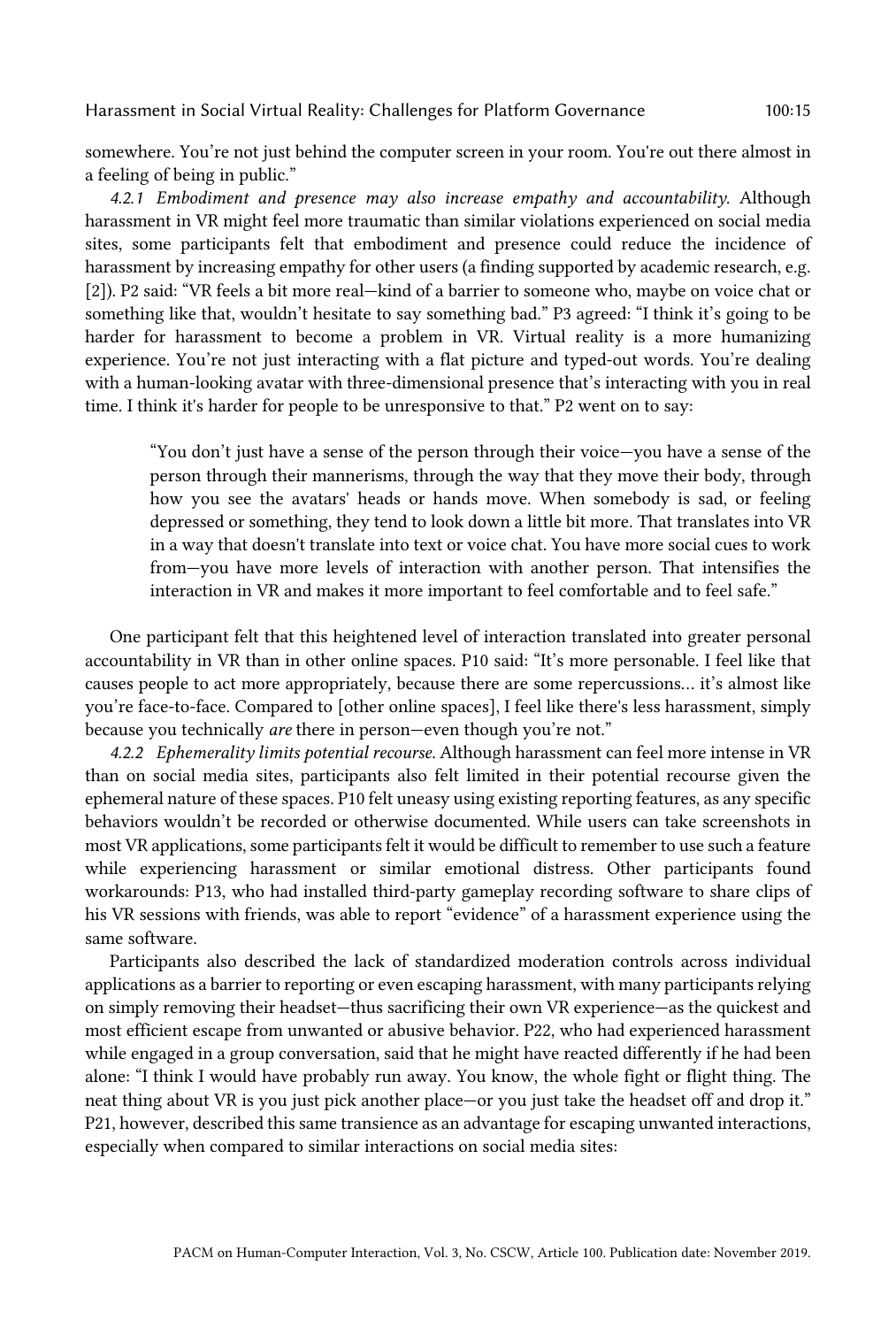"When you post or reply to something on Twitter, it's there for the entire world to see. In VR, you're interacting with just who's around you, so it's easier to walk away. If you're in a room you want to get out of, you can walk away. The only option you have on Twitter is blocking someone or leaving Twitter."

This transience also made it difficult for participants to assess who was responsible for specific behaviors. P2 was attending a virtual comedy show when another audience member started making racist comments. Because of the real-time nature of voice chat and the large, ambiguous crowd, P2 couldn't identify which specific user was responsible:

"You couldn't tell who was making those comments, so it wasn't very easy to report them. You can kind of hear everyone around you, so it's hard to know, 'Oh, it's this person, I should mute them.' It was one person making a bunch of really obnoxious, awful comments, but I ended up just muting the whole audience."

Sometimes, seemingly ephemeral interactions became more permanent. Several participants mentioned the practice of surreptitiously recording interactions in social VR and later posting them to YouTube, for the consumption of larger, unknown and unintended audiences. Recounting his experiences with a user who posted deceptive edits of recorded VR interactions to YouTube, P14 said:

"I think that's the biggest thing that made me feel uncomfortable—the fact that I never knew what he was doing behind his avatar. One day, he put himself in the campfire, and you didn't know if he was filming or not. His avatar was just sitting there all day. I didn't want to be the one to show up on his YouTube channel."

This discomfort highlights an important tension: while ephemerality may limit a user's potential recourse when experiencing harassment in VR, participants presume—and in some cases, explicitly value—the impermanence of their own interactions. The reportedly common practice of sharing deceptively-edited recordings of interactions in social VR also highlights the limitations of seemingly persistent but manipulable media, particularly for systems which require users to submit evidence of perceived violations in order to sanction potential violators.

# 4.3 Fractured communities result in unclear norms for appropriate behavior

Social VR applications are still relatively new, and in some ways each application functions as a unique community, with a different set of emergent rules and nascent cultural normsinteracting with more idiosyncratic understandings of what is or is not hurtful behavior. While most participants described relying on "common sense" to determine the boundaries for appropriate behavior, some participants described ways in which their personal expectations differed sometimes significantly—from other users.

*4.3.1 Users rely on "common sense" to guide their behavior instead of rules and policies.* Most participants were aware that explicit codes of conduct for individual applications existed, but they could not recall a specific rule. P1 was frank about why he hadn't read the policy statement of one application: "There were so many little rules they were stating in each paragraph. It went on and on. You would just scroll through the page, and the text was so small, and you would scroll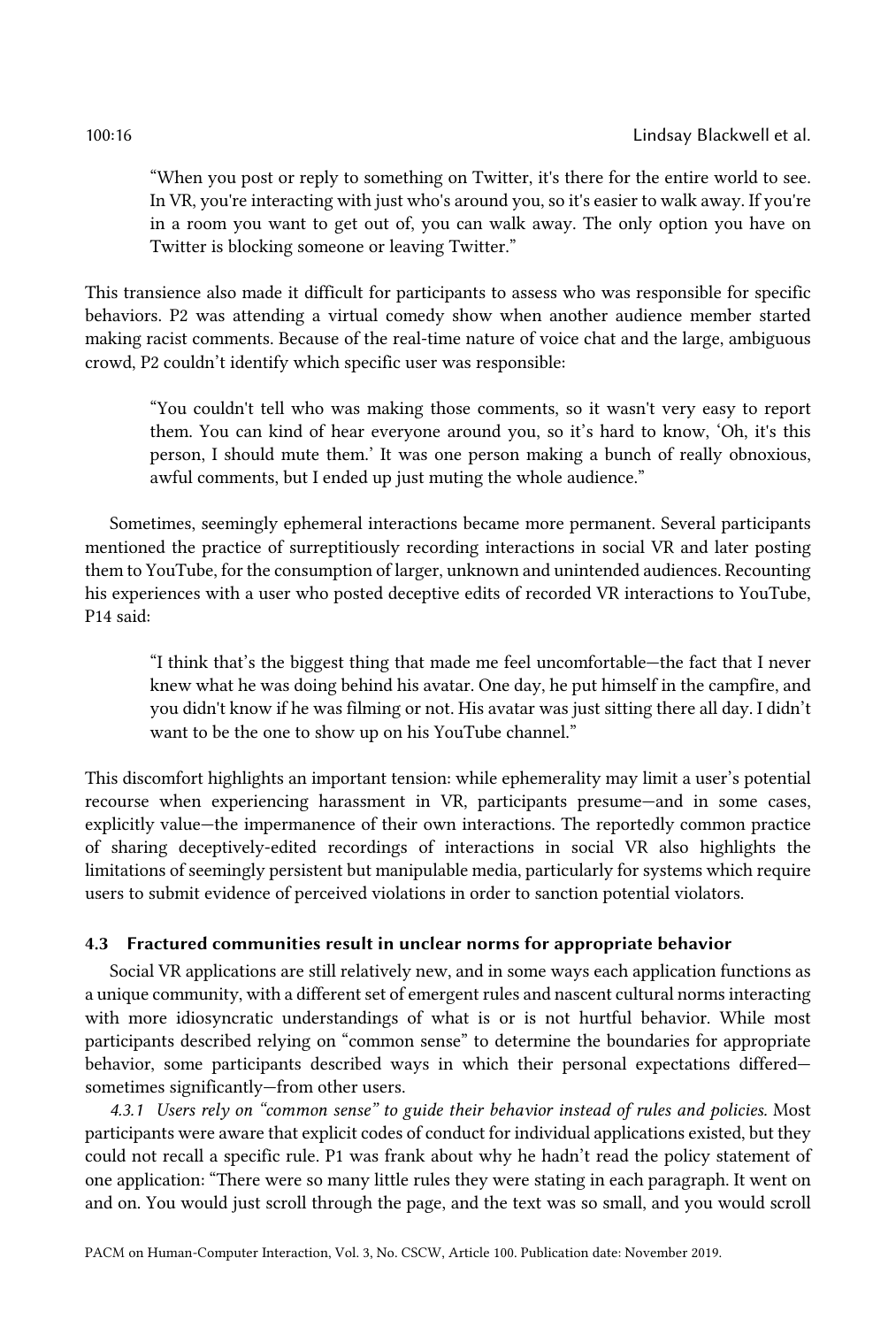through the page and you would hit "agree" again, and again, and again. It makes no sense to do it that way." P1 had remembered one specific rule—that you can't disclose your exact address when sharing where you live—but only because another user had specifically reminded him. P5 said it had never occurred to her to look at the rules, "because I doubted I would break any."

Instead, participants described relying on their own personal notions of appropriateness, with many participants describing the boundaries for appropriate behavior as "common sense" or using the same general guidelines they would use for "real life" interactions. P19 described the expectations in VR as "a basic guideline that's kind of innate within us all." Said P18: "I don't remember seeing any rules, but I think it would be the standard 'no profanity, no racism, no hate speech'… basically no harassment. The kind of standard …'be cool' stuff." P10 employed a similar personal standard:

"I try to keep swear words to a minimum. If I'm playing a game like Echo Arena, occasionally one will slip out, but otherwise I try to act like I'm with my grandma or something. If I wouldn't say it around her, I won't say it around somebody else."

P12 said that the more time he spends in a specific virtual place, the more responsibility he feels for its success: "I try to apply, as best as possible, the same social norms that I would try to conduct in the real world. The more you go to a virtual place the more it becomes like a real place. The more people you know, the more responsibility you feel for maintaining cultural norms and community standards. So, as a result, there's almost no distinction between my behavior there than in the real world." Here P12 describes the formation of community norms, which users often "import" from other contexts—in this case, "the real world."

Still, other participants acknowledged that their own personal expectations may differ from others'. As P12 said: "I do think I am more lenient towards trolling behavior. When someone is just running around, making noises, that can be harmless and somewhat entertaining. So, I do realize that my standards are a little bit different." P16 described an interaction where a stranger had asked him about his pornography preferences. He said: "Maybe that wouldn't offend somebody else. I just don't like talking about pornography within the first five minutes of meeting somebody new. I guess that's what happens when you interact with real people. Some people value different things." P20 described generational differences in perceived appropriateness: "It did reinforce to me that there are a lot of millennials occupying these newer technology spaces, and they look at both language and how they behave in those spaces differently than I do."

Beyond individual differences, this "common sense" heuristic also breaks down when specific audiences are unclear. P23 emphasized the potential for interactions held within VR to reach larger, unknown and unintended audiences: "Sometimes I will have my kids around, playing around, and I forget to put in the earphones, and people may say something bad. They think there's only guys around, I guess. You don't know who's around the other side of the house, so you know, you have to watch your language. You never know who's on the other end of that, whoever you're interacting with."

*4.3.2 Users distinguish between naïve newcomers and those who intentionally cause harm.* Some participants found the lack of concrete norms in social VR liberating, particularly when using applications with little platform-level oversight. Said P25: "VRChat is personally my favorite social app. Not necessarily because they're doing anything great, it's just, like, craziness. It's kind of like the Wild West. There's no regulation, there's no moderation. People are just kinda doing their own thing." The "wild west" metaphor—evoking a time in American history with few laws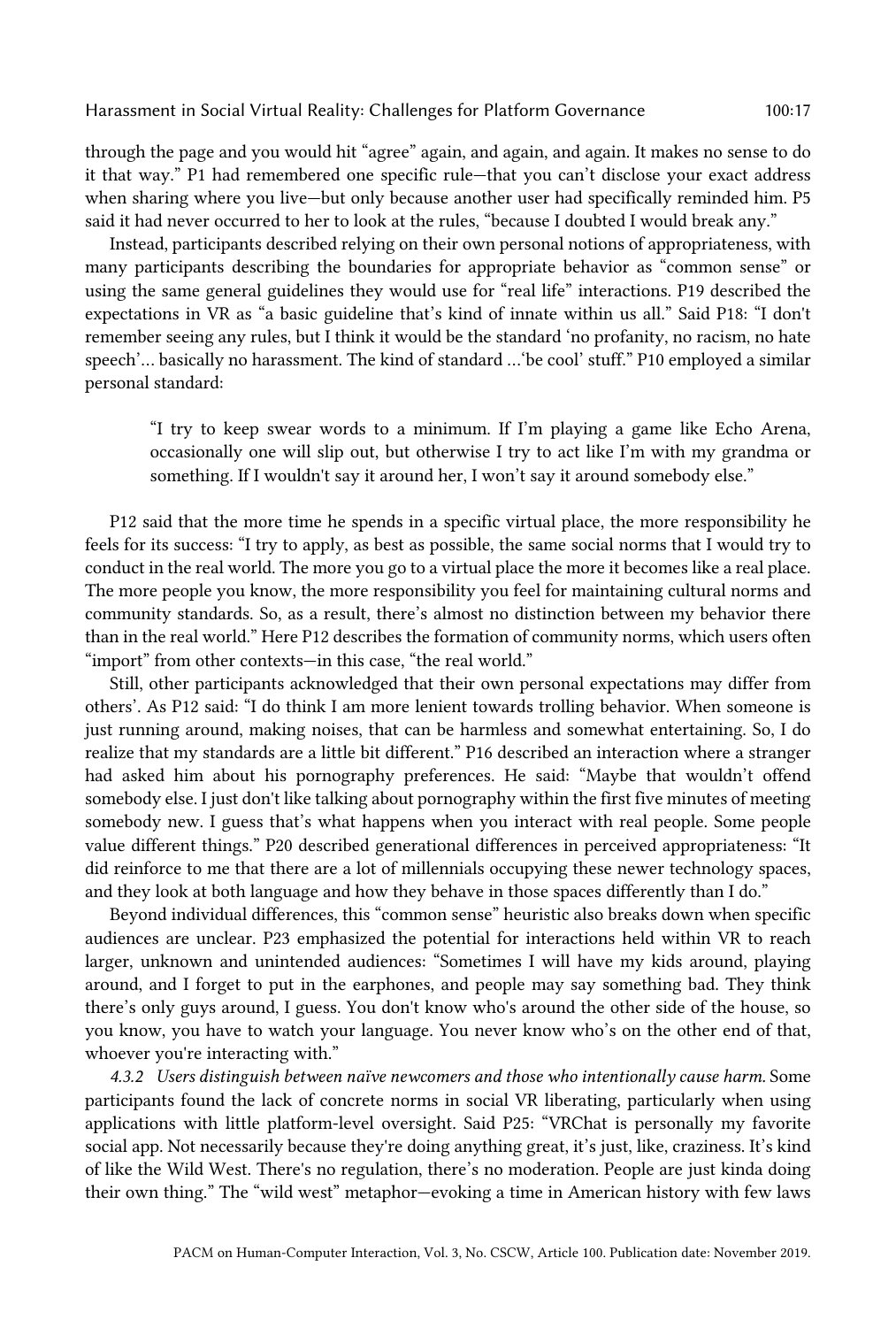and little enforcement of those that did exist, generally used colloquially to signal both freedom and lawlessness—was echoed by others.

Participants who had been using social VR for longer described initially appreciating the lack of formal rules or guidelines, but eventually choosing to invest in a particular community's success by helping to establish pro-social norms. Said P12: "A year ago or more, I felt a certain kind of freedom that came from just going into a virtual space and not feeling any sort of responsibility or a need to adhere to cultural standards or social norms. I think maybe my experiences have made me think more about virtual spaces. I guess maybe, the more time I spend in social VR, the better virtual citizen I'm becoming." Other participants described feeling a similar responsibility to their preferred communities, taking on moderation duties or helping to create onboarding materials for newcomers.

As new and more accessible devices are released, existing social VR applications often see an influx of new users, who are not yet acclimated to the norms of the space—making committed "virtual citizens" even more valuable for creating and enforcing boundaries. Many participants made a distinction between new, naïve users who unintentionally violate norms and users who cause intentional harm. P15 said: "You should get a second chance or even a third chance. People can learn to behave themselves, I think." Similarly, P13 made exceptions for people who may have made a one-time mistake: "Some people may look for people to make fun of… but also sometimes, people just aren't in a good mood, and they'll say stuff you don't like." These distinctions suggest a desire for more nuanced moderation tools that are responsive to varying motivations for participating in harmful behavior, particularly in spaces where norms are still in flux.

*4.3.3 Moderators help establish norms for appropriate behavior.* Finally, participants emphasized the importance of dedicated community members—whether they be formal moderators or simply volunteers—in establishing pro-social norms in VR, especially as communities continue to fluctuate in size and membership. P20 reflected on the importance of 'seed users,' much like Oldenburg's [38] "regulars": "Small changes draw different users—and they are shaping what that community looks like. Someone who shows up and doesn't like that experience is going to leave. The first users, the newcomers… that first core of the few thousands of users will drive the experience of what it becomes later."

Many participants believed that individual communities should be responsible for determining what is and is not appropriate behavior. P12 said: "Specific to the platforms that I spend a lot of time on, I think there's a community investment that makes me a little more sensitive to keeping things peaceful and keeping things welcoming. I want people to feel like they want to be there." When asked who should be the judge of what is appropriate or inappropriate behavior, P21 said: "I guess some general rules, like any other social media platform… but I think the community itself, I would hope, would come up with their own rules."

P12, who is a moderator in AltspaceVR, tries to communicate normative messaging directly to users whenever possible. He said: "I feel a responsibility to try to get that person's attention in any way I can without being disruptive to the event. So, if the app has a text messaging service, I might use that to let them know that they're behaving in a way that really isn't right for the event. A couple times I've even invited the person to come to a different space so I can just talk to them. That works really well, actually. In almost every case where I've done that, they didn't even understand [the rules]. They were kind of just dropped in to something not understanding. Taking the time to personally explain that to someone can go a long way." The unique nature of the VR experience meant that some users did not at first understand the social contours of each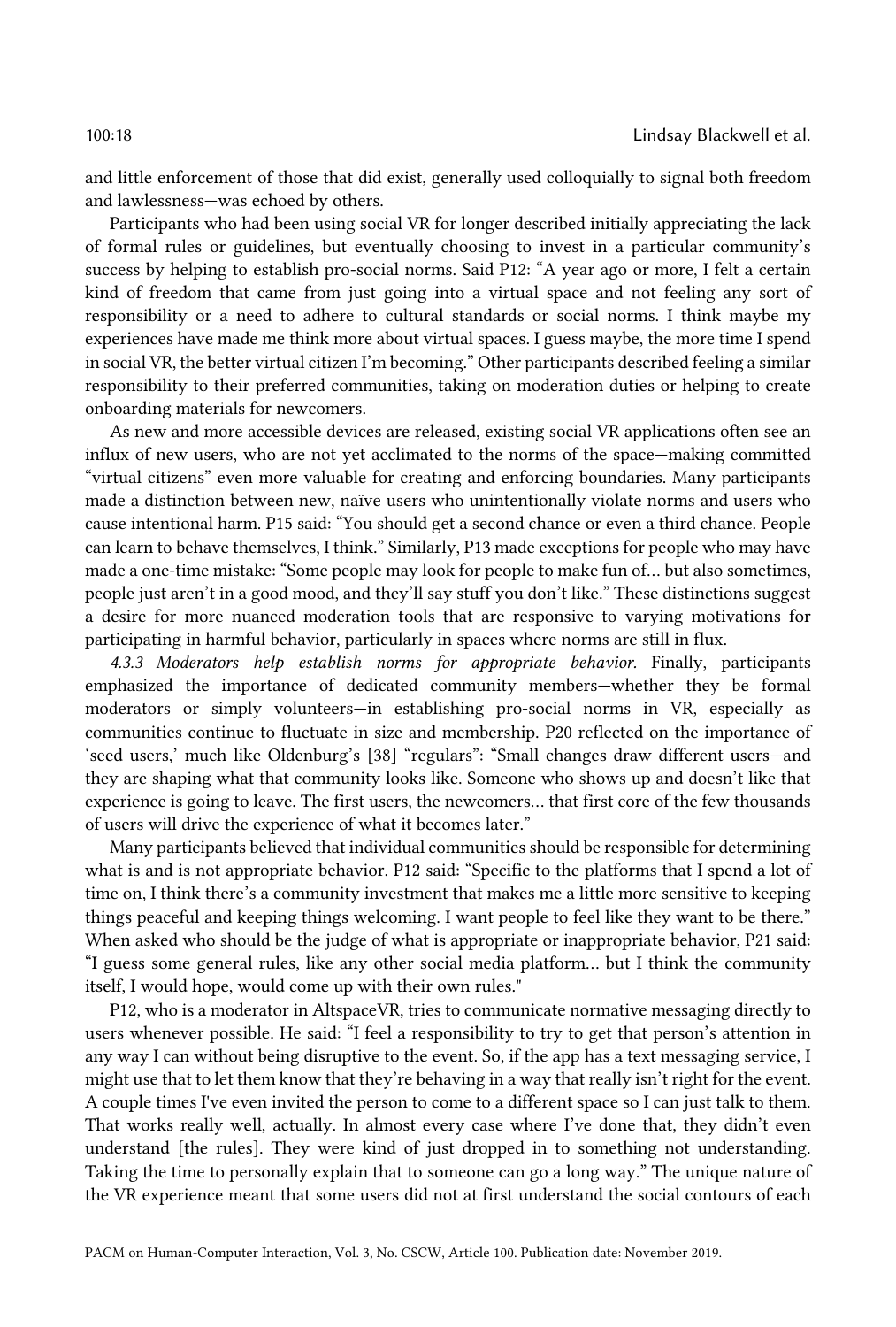new application or experience, sometimes believing they were interacting with AI bots instead of actual humans (further complicated by some applications' reliance on robot-like, rather than humanoid, avatars). For instance, P14 said: "People will come in and go, 'Are you real? Are you real?' And it's like, yes, we're real. This isn't a game—this is an actual social experience."

P3 also appreciated the hands-on approach of Altspace mods: "If you don't really present it as rules, then you don't get people who are tempted to break them. In AltspaceVR, they had a number of admins and guides who were very friendly, kind of chatted with you a little, helped you out if you were a little confused about what you were doing. I think there's ways to encourage friendliness to make it seem more of a value and not a rule. I think that's kind of important, because people love breaking rules—but when something is valued, it's perceived very differently. It's perceived as desirable, as opposed to something I have to do."

### 5 DISCUSSION

This paper uses qualitative data to understand how users experience harassment in social VR environments, including the specific affordances that contribute to these experiences. Our participants' experiences ranged from verbal (e.g., levying racist slurs via synchronous audio chat) and physical (e.g., simulated touching or grabbing of other avatars) violations to abuses of the environment itself, such as displaying graphic or disturbing content on a shared screen or throwing virtual objects. Within each category, participants described a diverse range of behaviors, from those perceived as simply annoying and easily dismissed—such as persistent question-asking—to more egregious and severe violations of comfort and safety, including racist remarks and even death threats.

Users' subjective definitions for what constitutes online harassment in social VR make governing these spaces at the application- or platform-level challenging—a finding consistent with research on social media users' definitions and perceptions of online harassment [6,19,20,35]. Top-down governance of social VR is further complicated by the diverse landscape of individual applications, which are owned, developed, and operated by independent developers and made available to users through hardware-specific "stores"—for example, the Oculus Store, where users can buy individual applications accessible across Oculus-branded hardware (e.g., the Rift, Go, or Quest). This presents a unique governance challenge: because individual applications are not owned by singular companies (with a few exceptions), platform-level regulation is sparse, and platform-level policies that do exist are either obscured or otherwise not understood by everyday users. Indeed, following a comprehensive examination of macro- (site-wide), meso- (communityspecific), and micro-level (individual) norms on Reddit, Chandrasekharan et al. [11] argue that macro-level norms can indeed "help moderators of new and emerging communities shape their regulation policies during the community's formative stages"—but only if the presence of such site-wide norms is known. Even if VR developers were to explicitly work toward platform-level regulation, the diverse population of independent developers, gaming companies, and corporations behind these applications are likely to have conflicting values and priorities that render top-down enforcement logistically impossible beyond the policies associated with the use of VR hardware itself.

This complexity, coupled with the cost of virtual reality hardware—making prototypical sanctions such as account- or device-level bans much costlier for companies to enact, should they incorrectly intervene—presents heretofore unseen challenges for top-down manifestations of both platform governance and community moderation. In the discussion below, we outline the specific implications of our work for creating and governing pro-social spaces, focused on three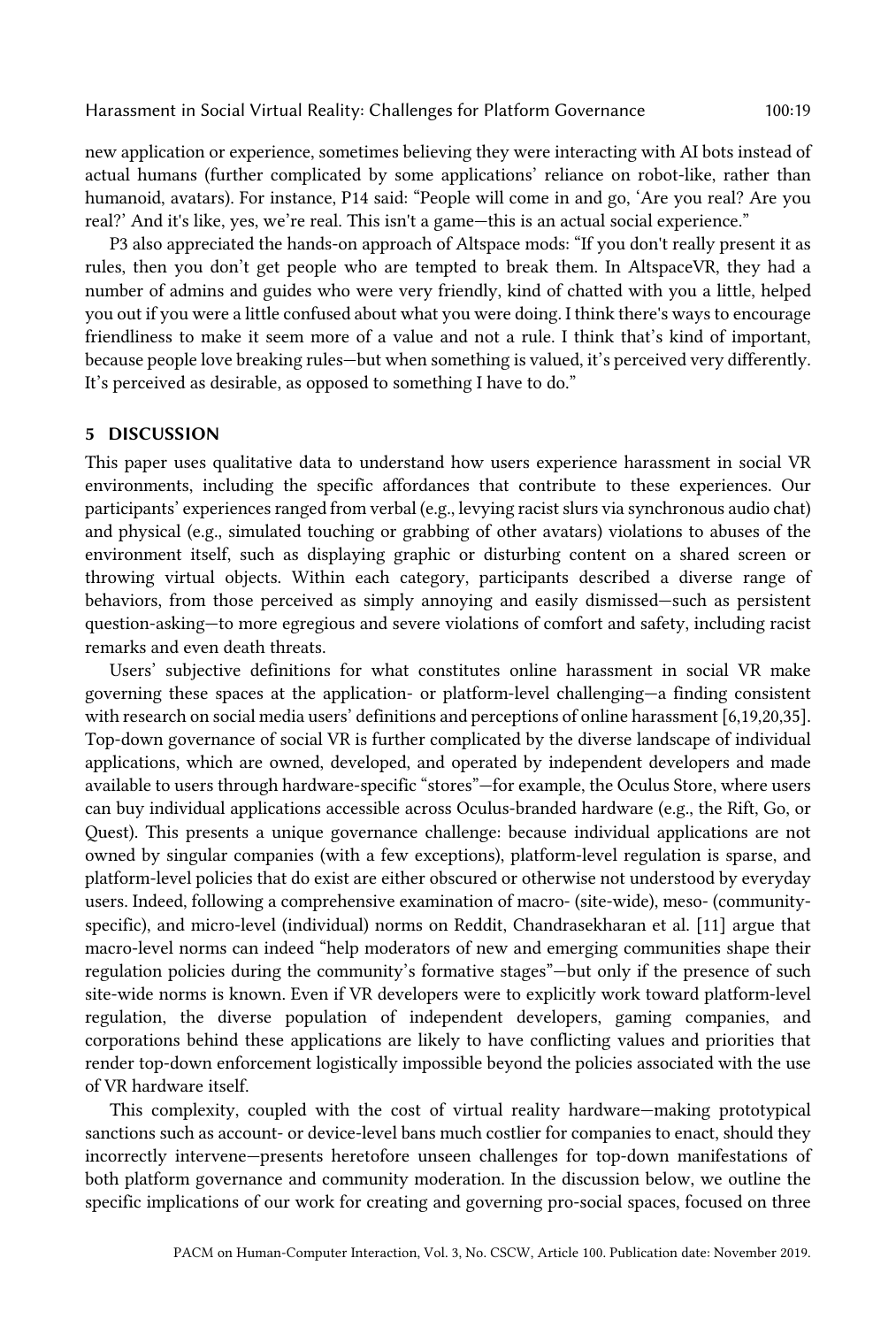major themes: facilitating the development of consistent norms; scaffolding community-led governance; and adopting an empathetic model of responsive regulation, all in the service of facilitating bottom-up—rather than top-down—behavioral enforcement.

### 5.1 Facilitating the development of consistent pro-social norms

Our results have important implications for our understanding of how norms emerge in nascent—and often transient—environments. Previous scholarship has contended that users of traditional online platforms, such as social media sites, must reckon with large and unknown audiences when determining expectations for appropriate behavior, impeding the development of consistent and reliable local norms. Interestingly and in contrast to having only an ambient awareness of others, social VR users typically enter each space with an explicitly-defined and visible audience; these applications are both synchronous (i.e., every visible avatar corresponds with a user who is currently online) and physically bounded, allowing an individual user to easily and immediately assess their surroundings and audience. Information about social context is also more readily available in social VR than on social media sites: voice chat provides highlywarranted [60] clues to the identities of other individuals in a given space, and synchronicity enables users to quickly assess a new space. In theory, these affordances should accelerate the development of descriptive norms—but as our results demonstrate, users struggle to articulate a common definition for what constitutes an abuse of these virtual spaces.

This is further complicated by the complex landscape of VR applications, which are created by independent developers and trafficked in largely transient patterns (i.e., users are frequently moving between spaces, even within a single application). Any one user could conceivably be expected to, over the course of a single session in VR, be familiar with the formal policies and rules for a dozen independent applications—in addition to the policies for the software associated with the VR hardware itself. Given what we know about the significant gap between platforms' policies and their actual users' understanding of how platform-level enforcement decisions are made [17,24], it is unreasonable to expect any individual user to read, understand, and apply everchanging policies for the full suite of virtual reality applications they choose to use. In the absence of top-down enforcement across all social VR applications, our participants instead rely on "common sense"—that is, norms they have learned and imported from other contexts. Although the importing of norms from one context to another is natural, this complicates behavioral regulation within social VR for two reasons: first, the significant overlap between gaming communities and virtual reality communities meant that many participants interpreted verbal harassment and general hostility as holdovers from the more competitive, focused social environment of online gaming.

The second and perhaps more interesting complication is that the regulation of new media is largely driven by existing, familiar metaphors [26,30]; for instance, understanding the Internet as an online "library" evokes a set of regulatory and policy assumptions that other metaphors (e.g., a store) would not. Virtual reality presents a somewhat significant departure from other types of social experiences available online; scholarship and science fiction alike continue to position VR as key to the future of human social interaction, a philosophy Blascovich and Bailenson [7] characterize as the "Dawn of the Virtual Revolution." Indeed, most of our participants expressed excitement about the experiential possibilities of social virtual reality technology, where actions and experiences were not limited to those inhabited by immutable bodies constrained by laws of time and space. Given the interaction between undesirable behaviors that are becoming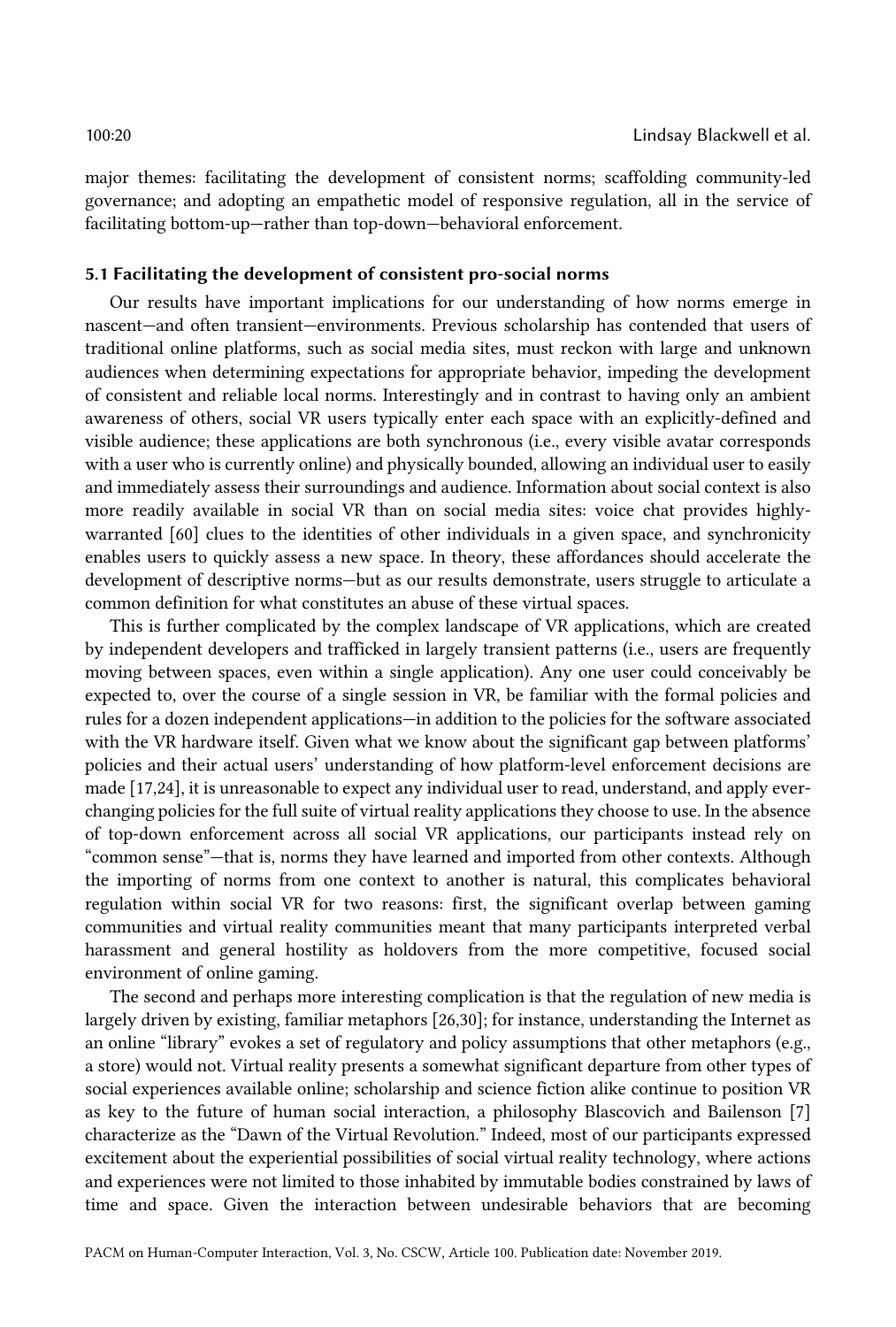increasingly familiar in other online social contexts—such as harassment—and the relatively novel affordances of virtual affordances, the regulation of behavior at this nascent stage will be shaped by the appropriateness of the metaphors we use to understand these technologies and the social interactions they support. Future research should examine how developers, regulators, and users alike are conceptualizing virtual reality spaces, as a mechanism for better understanding the norms and customs that users will import into social VR spaces—particularly as the norms that develop early in these applications' lifespans will significantly influence the social mechanisms that will dictate and regulate behavior as adoption increases.

### 5.2 Scaffolding community governance

Given the complications of top-down governance across VR applications and the transient nature of these social spaces, our results underscore the importance of relying on community-led governance to regulate behavior. Users (or even moderators) of social VR are not the primary architects of the systems they are using, and as such enjoy limited opportunities to exert technical control over their own experiences and the experiences of their communities at large. Instead, our participants manipulated available identity cues—e.g., choosing an avatar of a white man—in order to customize their experiences and better insulate themselves to potential abuse. In the absence of individualized or community-owned controls, social VR applications can employ other strategies to facilitate governance from the community itself, including building infrastructure to support volunteer moderators. Many of our participants appreciated applications where visible moderators roam common spaces and reach out to new users (e.g., AltspaceVR), which they felt helped establish expectations for behavior more concretely than applications without moderators or greeters (e.g., VRChat). This higher-touch support for newcomers is especially important for communities who receive a large influx of new users, who may unintentionally alter the norms of the space if they cannot discern existing expectations and norms.

Application developers should consider incentivizing existing users to engage with and onboard new community members, and, if possible, implementing visible moderators who can model appropriate behavior in large social lobbies. Seering, Ng, and Yao [48] draw from the social identity theory of leadership to describe why group members who are "most prototypical of group norms" often emerge as leaders. In contract to theories that attribute leadership capabilities to specific personality traits or access to resources, social identity theory suggests that a group's most pro-social members emerge as leaders in three defining phases [48]:

- 1) Self-categorization creates a spectrum of prototypicality within the group, with certain members deemed to be more prototypical than others.
- 2) Second, per the social attraction hypothesis, more prototypical group members are liked more than less prototypical members, and are thus able to exercise influence over other group members because individuals are more likely to help and support people that they like.
- 3) Third, group members make an attribution error by overattributing a leader's position to their personality characteristics rather than their prototypicality, reinforcing the belief that the leader possesses a particular disposition that helped them achieve their status within the group [48].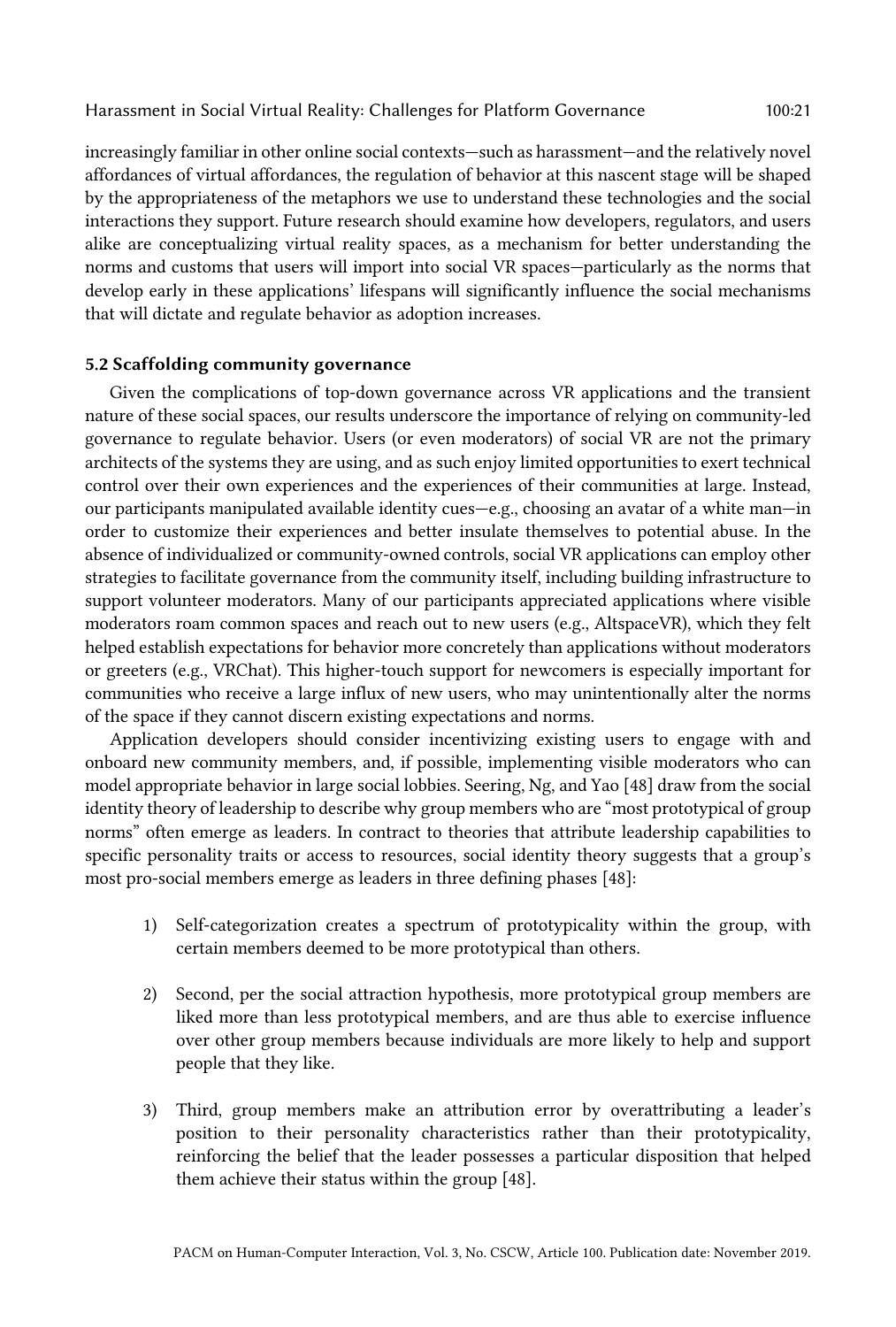Among our participants, those who self-identified as community leaders (either as moderators or more informally as educators) indeed perceived themselves as sharing the larger values of their respective groups. Seering et al.'s [48] theoretical framing, coupled with this empirical result, suggests that designers could directly influence the norms of individual communities and groups through design "nudges" that encourage prototypical group members to engage more directly with new or norm-violating users. This suggestion is compatible with other recent research, which found that users of Twitch (a video-streaming platform) imitated examples of behavior they witnessed—especially behaviors from users perceived as having authority over the group or being otherwise high-status [47].

Further, rather than relying on platform-level rules or community guidelines to govern behavior, many participants felt that individual communities and their members should be responsible for establishing and enforcing their desired norms. We encourage designers to consider developing community-driven moderation tools that allow groups to establish and enforce their own boundaries for appropriate behavior. For example, Reddit allows individual subreddit moderators to create and enforce their own rules, regardless of how specific or even frivolous they may be (the subreddit r/ggggg only allows submissions that fully consist of the letter "G", in text or images<sup>4</sup>). Reddit has few rules that govern behavior at the platform-level, instead relying on individual communities to determine their own rules and trusting volunteer moderators to enforce them accordingly. A unique example of community-driven moderation is League of Legends' Tribunal, introduced by Riot Games in May 2011 to facilitate peer moderation. Reported users were assigned to other users for review, with reviewers examining chat logs, game statistics, and report details to decide whether or not the reported user should be punished, and if so, deciding collectively what an appropriate punishment might be. Riot found that the community's verdict was aligned with staff moderator decisions 80% of the time; in the other 20% of cases, players were more lenient than Riot staff [46], suggesting that bottom-up governance is a more empathetic approach to the regulation of social behavior online.

# 5.3 Adopting an empathetic model of responsive regulation

Perhaps counterintuitively, we find that the lack of a shared understanding of social norms in social VR makes users reluctant to categorize certain activities as problematic in intent, even when they are experienced as annoying or hurtful. In typical platform-driven moderation systems, all violators are treated equally, with users who unintentionally violate rules receiving the same sanctions as users who are deliberately trying to cause harm. In contrast, communitydriven moderation approaches will allow users to accommodate individual differences, enabling peer-driven sanctions that offer well-intentioned users the benefit of the doubt and opportunities to reform their behavior.

An alternative model of formal norm enforcement is that of responsive regulation [1,8], a theory which aims to regulate undesirable behavior by being responsive to the conduct of individual perpetrators. Our results suggest that users already intuitively imagine diverse and varying punishments—a concept referred to in criminal justice as *proportionality* [5,59] depending both on the specific type of violation and the perceived intent of the violator. For example, upon a violator's first infraction, a governing body might impose a counseling requirement, giving first-time violators the opportunity to reform their behavior and adhere to

<sup>4</sup> http://web.archive.org/web/20190828182040/http://www.reddit.com/r/ggggg/

PACM on Human-Computer Interaction, Vol. 3, No. CSCW, Article 100. Publication date: November 2019.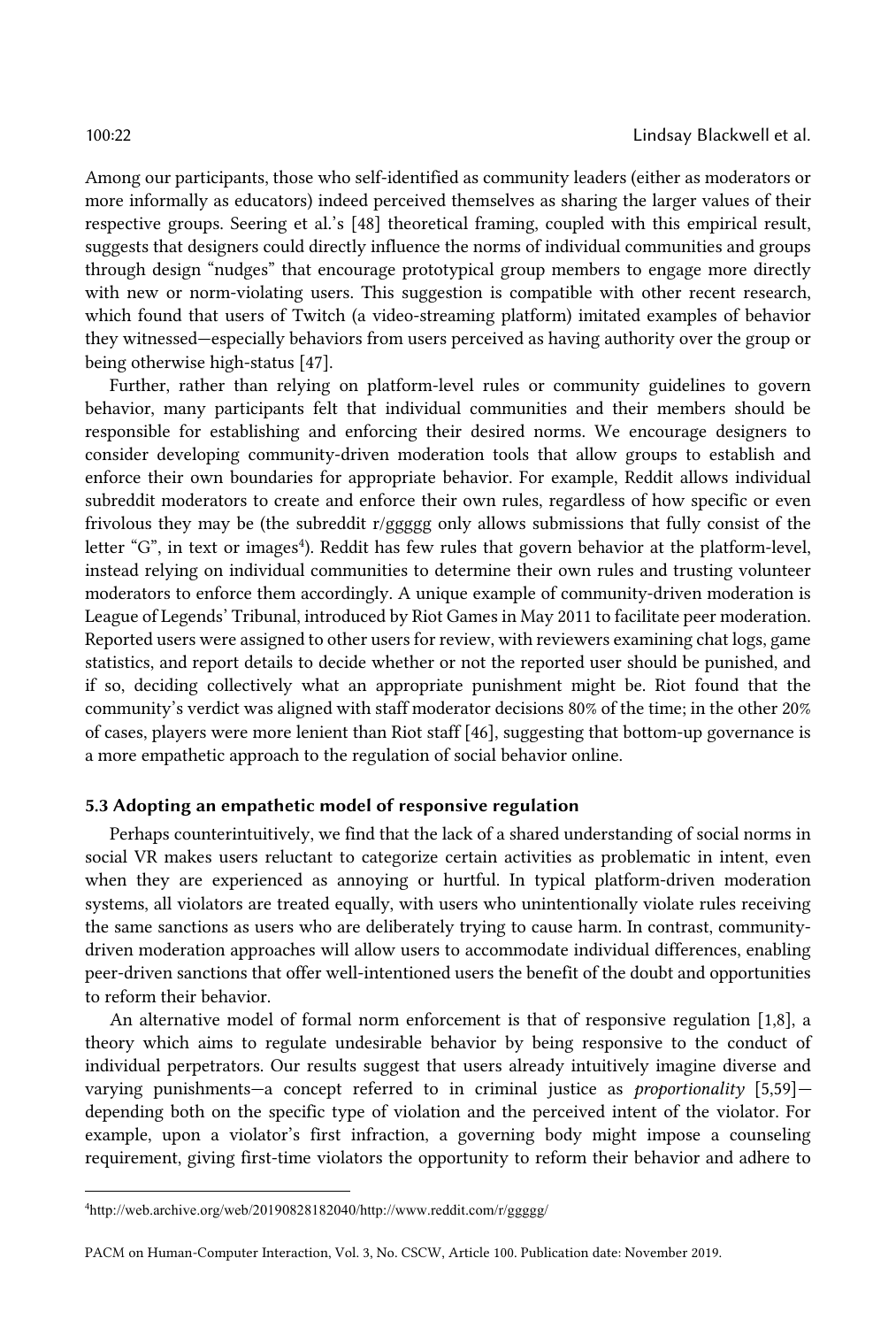the normative standard. Should a first-time violator re-offend, however, the sanction should escalate proportionally. In a responsive regulatory pyramid (see Figure 1), the least interventionist punishments are applied to virtuous (i.e., potentially redeemable) actors, with sanctions escalating in severity until reaching total incapacitation at the top of the pyramid.

A responsive system of regulation is not only a more empathetic approach to community moderation, but also helps applications to mitigate new abusive behaviors as they emerge. Social media platforms struggle to create and enforce additional policies to address emerging forms of harassment and abuse. For example, deepfakes—a sophisticated form of image manipulation used to fabricate video or audio "to show a person doing or saying something they did not do or say" [63]—has been documented by users as early as 2017, when a Reddit user used machine learning techniques to generate pornographic videos with the faces of Hollywood actresses. Deepfakes are often weaponized against women and girls as a form of "revenge porn," or the non-consensual sharing of intimate images [21]—but despite the proliferation of applications specifically designed to easily generate explicit deepfakes, reliable technology for detecting when a video has been manipulated does not yet exist. As such, a user targeted by this form of harassment could be punished for violating platform policies forbidding sexual imagery at a time when they most need platform-level support. Using responsive regulation, platforms could apply less severe penalties to first-time offenders or when the full context surrounding a violation is unclear, allowing users who may themselves be targets to continue accessing critical social and structural support.



Figure 1. A responsive regulatory pyramid [28], adapted from [9].

In virtual reality spaces, where communities are still growing and norms emerging, leveraging responsive regulation will empower communities to take swift action against violators without alienating users for incorrect enforcement decisions. Further, because responsive regulation gives violators opportunities to correct their behavior and adhere to the standards of a given community, platforms can feel confident taking harsh action (e.g., account removal or a devicelevel ban) against violators who escalate through every available sanction without the risk of rendering expensive VR hardware unusable for well-meaning users. Ultimately, communitydriven regulation empowers communities to self-govern according to their own interpretations of appropriate behavior, fostering sustainable communities of users who feel a responsibility and commitment to the legitimate enforcement of consistent community norms.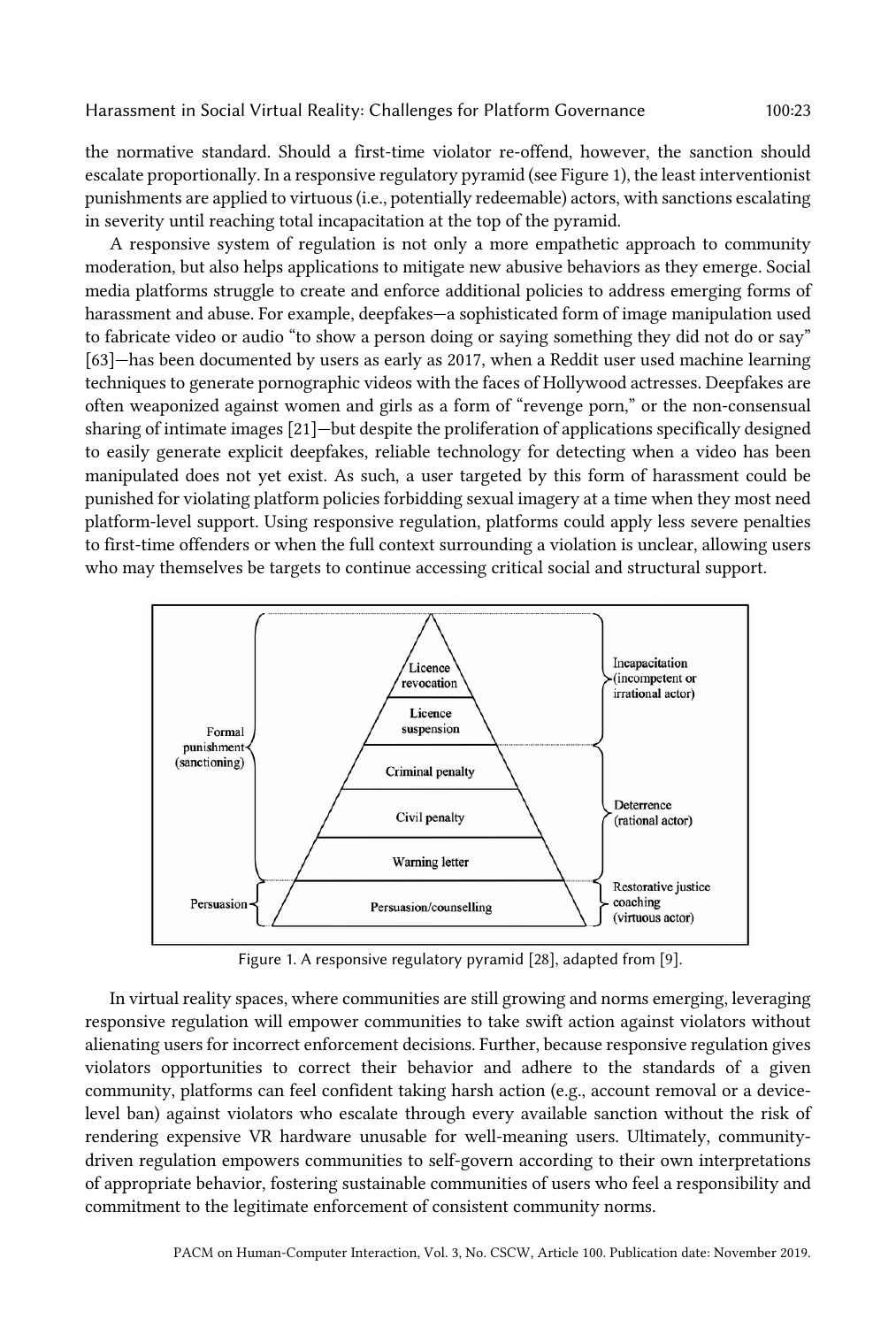# 5 CONCLUSION

Virtual reality environments present significant challenges for managing harassment and other abusive behaviors. We find that users' definitions of what constitutes online harassment are subjective and highly personal, and they include verbal attacks as well as violations of personal and physical space. Specifically, we contribute the notion of *environmental harassment* or abuse committed through violations of the technical environment itself—to complement existing notions of both *verbal* and *physical* harassment. We also find that embodiment and presence make harassment feel more intense, while differing application controls make it difficult to escape or report unwanted behavior. This lack of a shared vocabulary or regulatory structure across individual social VR applications, when coupled with the novelty of the technology and the transience of virtual spaces, presents unique challenges for the development of consistent pro-social norms. We draw from social norms theory to help explain why the affordances of virtual reality make norm formation particularly challenging, and we discuss the implications of these findings for typical regulatory frameworks of top-down governance. Ultimately, we suggest bottom-up, community-led governance as one potential remedy, and we introduce Braithwaite's concept of *responsive regulation* to HCI literature as an alternative model of regulation which supports both community-led governance as well as more empathetic and strategic sanctions.

# ACKNOWLEDGMENTS

We are grateful to Victoria Kyu and TJ Du for their contributions to this work. We thank our anonymous reviewers, whose suggestions helped improve this manuscript.

# REFERENCES

- [1] Ian Ayres and John Braithwaite. 1995. *Responsive regulation: Transcending the deregulation debate*. Oxford University Press, USA.
- [2] Jeremy Bailenson. 2018. Experience on Demand: What Virtual Reality Is, how it Works, and what it Can Do. WW Norton & Company.
- [3] Albert Bandura and Richard H. Walters. 1977. *Social learning theory*. Prentice-hall Englewood Cliffs, NJ.
- [4] Jordan Belamire. 2016. My First Virtual Reality Groping. *Athena Talks*. Retrieved November 26, 2018 from https://medium.com/athena-talks/my-first-virtual-reality-sexual-assault-2330410b62ee#.8lcy2o2bh
- [5] Lindsay Blackwell, Tianying Chen, Sarita Schoenebeck, and Cliff Lampe. 2018. When Online Harassment is Perceived as Justified. In *Twelfth International AAAI Conference on Web and Social Media*.
- [6] Lindsay Blackwell, Jill Dimond, Sarita Schoenebeck, and Cliff Lampe. 2017. Classification and Its Consequences for Online Harassment: Design Insights from HeartMob. *Proc. ACM Hum.-Comput. Interact.* 1, CSCW: 24:1–24:19. https://doi.org/10.1145/3134659
- [7] Jim Blascovich and Jeremy Bailenson. 2011. Infinite Reality: Avatars, Eternal Life, New Worlds, and the Dawn of the Virtual Revolution. William Morrow & Co.
- [8] John Braithwaite. 2002. *Restorative justice & responsive regulation*. Oxford University press on demand.
- [9] John Braithwaite, Judith Healy, and Kathryn Dwan. 2005. The governance of health safety and quality. *Canberra: Commonwealth of Australia*.
- [10] A. S. Bruckman. 1993. Gender Swapping on the Internet Proc. INET-93 ftp://media. mit. edu/pub/asb/papers/gender-swapping. txt.
- [11] Eshwar Chandrasekharan, Mattia Samory, Shagun Jhaver, Hunter Charvat, Amy Bruckman, Cliff Lampe, Jacob Eisenstein, and Eric Gilbert. 2018. The Internet's Hidden Rules: An Empirical Study of Reddit Norm Violations at Micro, Meso, and Macro Scales. *Proceedings of the ACM on Human-Computer Interaction* 2, CSCW: 32.
- [12] Eshwar Chandrasekharan, Mattia Samory, Anirudh Srinivasan, and Eric Gilbert. 2017. The Bag of Communities: Identifying Abusive Behavior Online with Preexisting Internet Data. In *Proceedings of the 2017 CHI Conference on Human Factors in Computing Systems*.
- [13] Gina Masullo Chen, Paromita Pain, Victoria Y. Chen, Madlin Mekelburg, Nina Springer, and Franziska Troger. 2018. 'You really have to have a thick skin': A cross-cultural perspective on how online harassment influences female journalists. *Journalism*: 1464884918768500.
- [14] Adrienne Chung and Rajiv N. Rimal. 2016. Social norms: A review. *Review of Communication Research* 4: 1–28.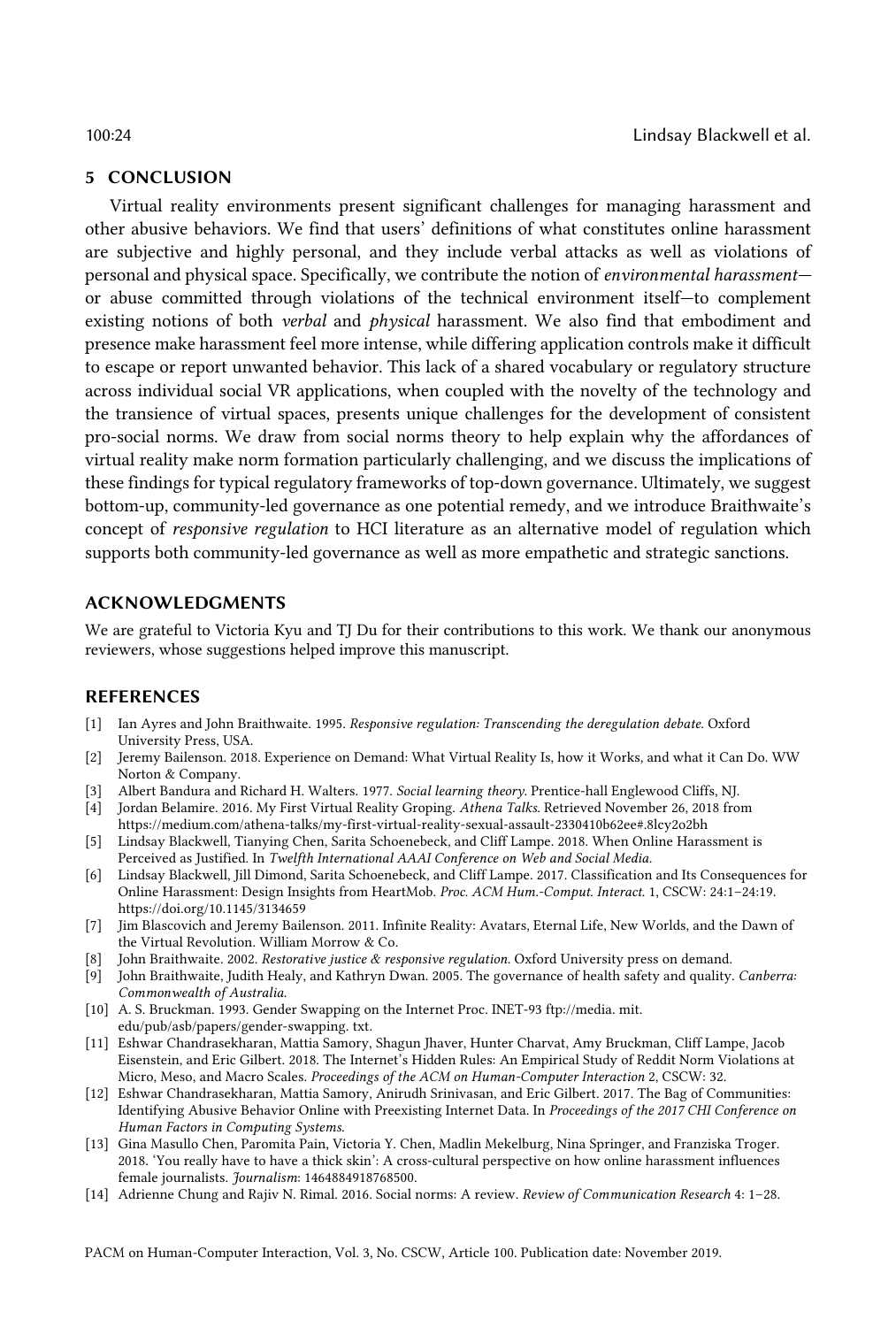- [15] Keith Collins. 2017. Tech is overwhelmingly white and male, and white men are just fine with that. Quartz.
- [16] Megan Condis. 2018. Gaming Masculinity: Trolls, Fake Geeks, and the Gendered Battle for Online Culture. University of Iowa Press.
- [17] Kate Crawford and Tarleton Gillespie. 2016. What is a flag for? Social media reporting tools and the vocabulary of complaint. *New Media & Society* 18, 3: 410–428.
- [18] Julian Dibbell. 1993. A Rape in Cyberspace. *Village Voice* XXXVIII, 51.
- [19] Maeve Duggan. 2014. *Online harassment*. Pew Research Center.
- [20] Maeve Duggan. 2017. *Online Harassment 2017.* Pew Research Center.
- [21] Kirsti Melville for Earshot. 2019. "Humiliated, frightened and paranoid": The insidious rise of deepfake porn. *ABC News*.
- [22] Kai Erikson. 1966. *Wayward puritans*. John Wiley & Sons, Incorporated.
- [23] David Garland. 2004. Beyond the culture of control. *Critical review of international social and political philosophy* 7, 2: 160–189.
- [24] Tarleton Gillespie. 2010. The politics of 'platforms.' *New media & society* 12, 3: 347–364.
- [25] Kishonna L. Gray. 2016. Solidarity is for white women in gaming. Diversifying Barbie and Mortal Kombat: Intersectional perspectives and inclusive designs in gaming: 59–70.
- [26] David J. Gunkel. 1998. The rule of metaphor: prolegomena to any future Internet regulation. *Electronic Journal of Communication* 8, 2.
- [27] Michael Hechter and Karl-Dieter Opp. 2001. *Social norms*. Russell Sage Foundation.
- [28] Norbert Hirschauer and Miroslava Bavorová. 2014. Advancing consumer protection through smart food safety regulation. *European Food and Feed Law Review*: 91–104.
- [29] Hossein Hosseini, Sreeram Kannan, Baosen Zhang, and Radha Poovendran. 2017. Deceiving Google's Perspective API Built for Detecting Toxic Comments. *arXiv:1702.08138 [cs]*.
- [30] POOL Ithiel de Sola. 1983. *Technologies of freedom*. Harvard University Press.
- [31] Sara Kiesler, Robert E. Kraut, Paul Resnick, and Aniket Kittur. 2012. Regulating behavior in online communities. *Building Successful Online Communities: Evidence-Based Social Design. MIT Press, Cambridge, MA*.
- [32] B. Kraut, N. Sherlis, J. Maning, T. Mudkophadhag, and S. Kiesler. 1996. HomeNet: A Field Trial of Residential Use of the Internet. In *Proceedings of CHI*, 77–90.
- [33] Cliff Lampe and Paul Resnick. 2004. Slash (dot) and burn: distributed moderation in a large online conversation space. In *Proceedings of the SIGCHI conference on Human factors in computing systems*, 543–550.
- [34] Cliff Lampe, Rick Wash, Alcides Velasquez, and Elif Ozkaya. 2010. Motivations to Participate in Online Communities. In *Proceedings of the SIGCHI Conference on Human Factors in Computing Systems* (CHI '10), 1927– 1936. https://doi.org/10.1145/1753326.1753616
- [35] Amanda Lenhart, Michele Ybarra, Kathryn Zickuhr, and Myeshia Price-Feeney. 2016. *Online harassment, digital abuse, and cyberstalking in America*. Data and Society Research Institute.
- [36] Matthew Lombard and Theresa Ditton. 1997. At the heart of it all: The concept of presence. *Journal of computermediated communication* 3, 2: JCMC321.
- [37] Justin Munafo, Meg Diedrick, and Thomas A. Stoffregen. 2017. The virtual reality head-mounted display Oculus Rift induces motion sickness and is sexist in its effects. *Experimental Brain Research* 235, 3: 889–901. https://doi.org/10.1007/s00221-016-4846-7
- [38] Ray Oldenburg. 1999. The great good place: Cafes, coffee shops, bookstores, bars, hair salons, and other hangouts at the heart of a community. Da Capo Press.
- [39] Karl-Dieter Opp. 2001. How do norms emerge? An outline of a theory. *Mind & Society* 2, 1: 101–128.
- [40] Jessica Outlaw and Beth Duckles. 2018. Virtual Harassment: The Social Experience of 600+ Regular Virtual Reality (VR) Users. *The Extended Mind Blog* 4.
- [41] Jessica Outlaw and Beth Duckles. Why Women Don't Like Social Virtual Reality: A Study of Safety, Usability, and Self-expression in Social VR. *The Extended Mind*.
- [42] Katherine Panciera, Aaron Halfaker, and Loren Terveen. 2009. Wikipedians are born, not made: a study of power editors on Wikipedia. In *Proceedings of the ACM 2009 international conference on Supporting group work*, 51–60.
- [43] Nathaniel Poor. 2005. Mechanisms of an online public sphere: The website Slashdot. *Journal of Computer-Mediated Communication* 10, 2: 00–00.
- [44] Howard Rheingold. 1993. Multi-user dungeons and alternate identities. from The Virtual Community: homesteading on the electronic frontier, New York, HarperCollins.
- [45] Katharine Schwab. 2018. VR Has A Harassment Problem. *Fast Company*.
- [46] Dennis Scimeca. 2013. Using science to reform toxic player behavior in League of Legends. *Ars Technica*.
- [47] Joseph Seering, Robert Kraut, and Laura Dabbish. 2017. Shaping pro and anti-social behavior on twitch through moderation and example-setting. In *Proceedings of the 2017 ACM conference on computer supported cooperative work and social computing*, 111–125.
- [48] Joseph Seering, Felicia Ng, Zheng Yao, and Geoff Kaufman. 2018. Applications of Social Identity Theory to Research and Design in Computer-Supported Cooperative Work. *Proceedings of the ACM on Human-Computer Interaction* 2, CSCW: 1–34. https://doi.org/10.1145/3274771
- [49] Muzafer Sherif. 1936. The psychology of social norms.
- [50] Ketaki Shriram and Raz Schwartz. 2017. All are welcome: Using VR ethnography to explore harassment behavior in immersive social virtual reality. In *Virtual Reality (VR), 2017 IEEE*, 225–226.